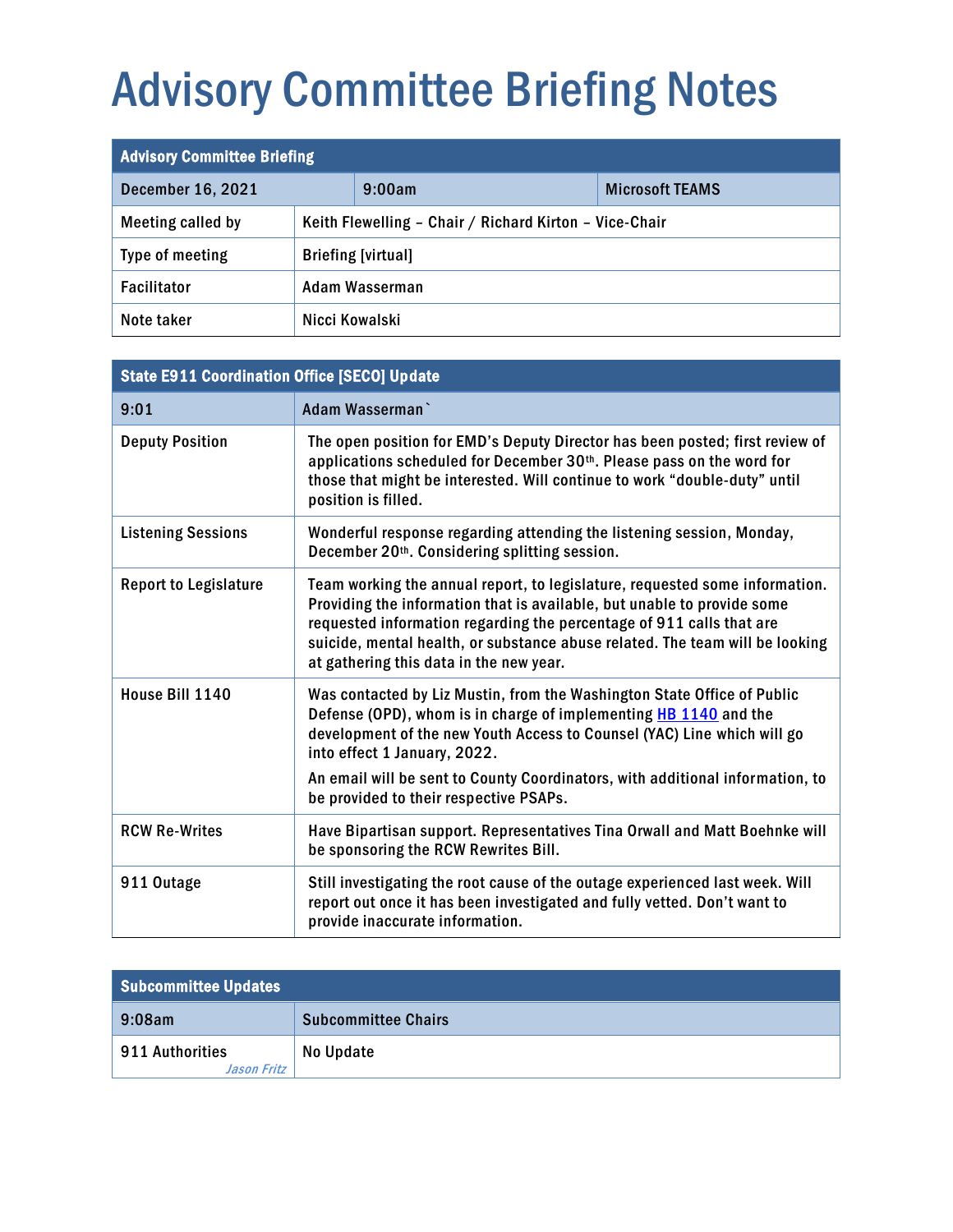# <span id="page-1-0"></span>Advisory Committee Briefing Notes

| <b>Subcommittee Updates Continued</b>           |                                                                                                                                                                                                                   |  |
|-------------------------------------------------|-------------------------------------------------------------------------------------------------------------------------------------------------------------------------------------------------------------------|--|
| 911 Operations<br><b>Katy Myers</b>             | No Update                                                                                                                                                                                                         |  |
| <b>Policy</b><br><b>Richard Kirton</b>          | Provided an <i>update</i> for AC vote at the January meeting.                                                                                                                                                     |  |
| <b>Public Education</b><br><b>Esther Duncan</b> | Had last meeting of 2021 on December 2 <sup>nd</sup> . Set-up future meetings, through<br>the end if the contract year.                                                                                           |  |
|                                                 | Revised/Created task forces: Outreach group & Branding image group were<br>combined to create the Digital Outreach & Branding Image Group. Created an<br>Organizational group, to organized SharePoint documents. |  |
|                                                 | Also created a group to create a "plug and play" type of curriculum for public<br>education, with a goal of schools having a "911 Day" (similar to "Fire<br><b>Awareness Week")</b>                               |  |
|                                                 | Will be putting the Chair and Vice-Chair positions up for a vote to the AC in<br>January.                                                                                                                         |  |
| <b>Training</b><br>Tracey Ollerman              | No Update                                                                                                                                                                                                         |  |

| <b>Annual Report to Legislature</b> |                                                                                                                                                                                                                         |  |
|-------------------------------------|-------------------------------------------------------------------------------------------------------------------------------------------------------------------------------------------------------------------------|--|
| 9:28                                | Rebecca Beaton                                                                                                                                                                                                          |  |
| <b>AC Annual Report</b>             | Once the State Office returns the report, with the requested information, the<br>workgroup will take a final look at the report and then send it up to<br>legislation; group set a goal of 2 weeks for final submittal. |  |

| <b>APCO/NENA Public &amp; Governmental Affairs Committee</b> |                                                                                                                                                                                                                                                                                                                                                                       |  |
|--------------------------------------------------------------|-----------------------------------------------------------------------------------------------------------------------------------------------------------------------------------------------------------------------------------------------------------------------------------------------------------------------------------------------------------------------|--|
| 9:30                                                         | <b>Keith Flewelling</b>                                                                                                                                                                                                                                                                                                                                               |  |
| <b>Committee Update</b>                                      | In the process of securing a prime sponsor for the Public Safety Training,<br>Telecommunicator Training Certification and Classification Bill; bill is<br>anticipated to go in the Senate, to the State Government and Elections<br>Committee, which is chaired by Senator Hunt (our prime sponsor for the<br>1/10 of 1% increase) and vice-chair is Senator Kuderer. |  |
| Update from:<br><b>Katy Myers</b>                            | Must be "ready to go" when the bill drops. The website will have a dedicated<br>page for communicating information related to this bill. There will be a<br>direct link to the bill, few short videos summarizing the 2 main points, and a<br>"call to action."<br>Looking for a good slogan and hashtag to help push the message.                                    |  |
| <b>Additional Bill tracking</b>                              | 2 Bills coming from the House Public Safety Committee, related to<br>clarification surrounding police reform; in particular behavioral health crisis<br>and use of force.                                                                                                                                                                                             |  |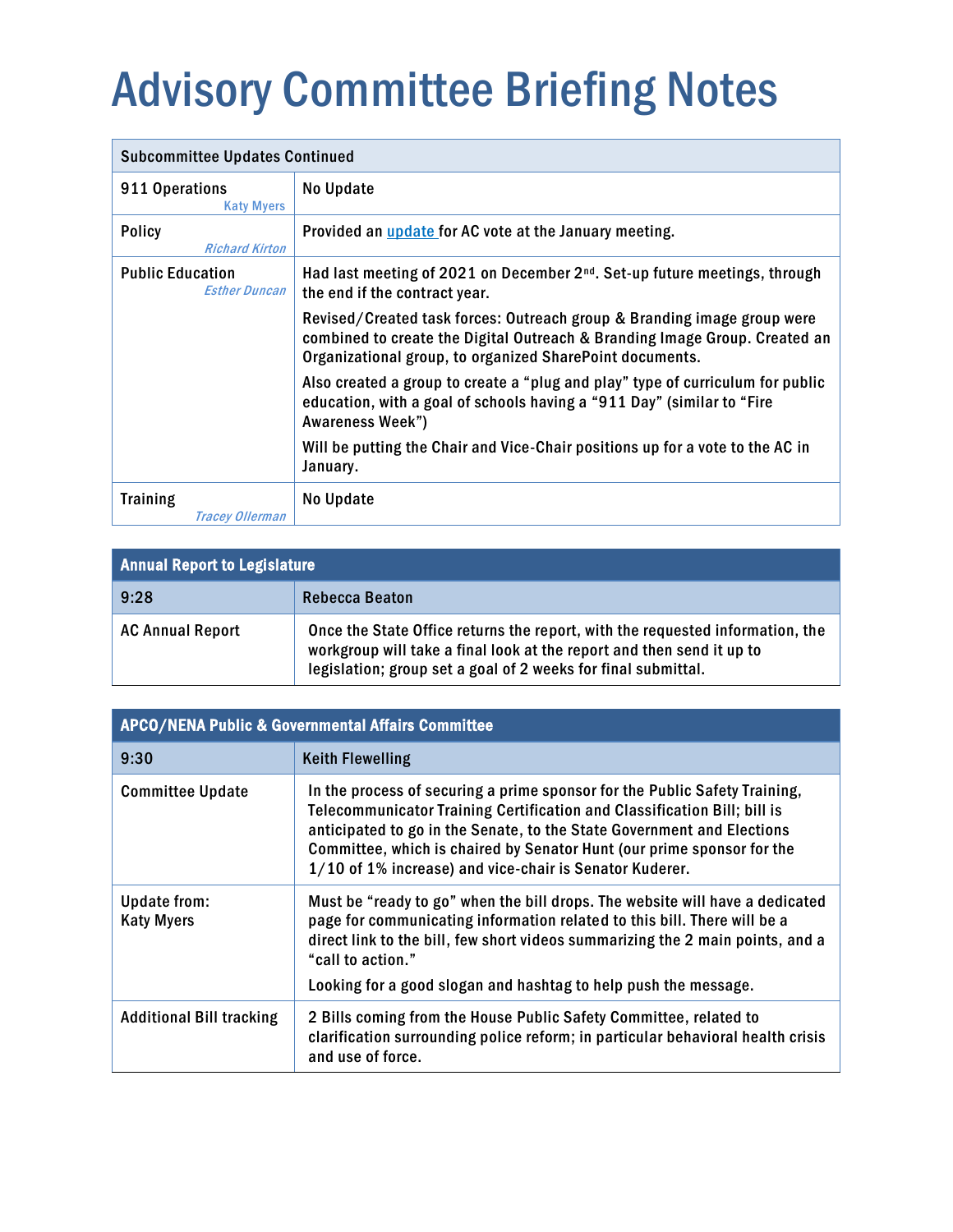# Advisory Committee Briefing Notes

| <b>APCO Forum Update</b>     |                                                                                                                                                                                                                                                                                                                                                                                                                            |  |
|------------------------------|----------------------------------------------------------------------------------------------------------------------------------------------------------------------------------------------------------------------------------------------------------------------------------------------------------------------------------------------------------------------------------------------------------------------------|--|
| 9:37                         | <b>Richard Kirton</b>                                                                                                                                                                                                                                                                                                                                                                                                      |  |
| <b>Forum Sessions</b>        | Recruiting and Retention Roundtable: due to large attendance and time<br>constraints, large number of items still to discuss; will be scheduling<br>another Roundtable, in the first quarter of 2022.                                                                                                                                                                                                                      |  |
| <b>Coordinators Meeting</b>  | Will be sending out an updated invite, with an earlier date (moved to earlier<br>in January) before the legislative session, to provide an opportunity to<br>discuss the upcoming bills (previously mentioned) and grass-roots<br>education efforts around said bills; along with Policy Subcommittee<br>recommendations and any other topics the coordinators would like to<br>discuss. Look for Survey from SurveyMonkey |  |
| <b>Spring / Summer Forum</b> | Survey will be sent (from SurveyMonkey) regarding options related to the<br>spring and summer forums.                                                                                                                                                                                                                                                                                                                      |  |

| <b>For the Good of the Order</b> |                                                                                                                                                     |  |
|----------------------------------|-----------------------------------------------------------------------------------------------------------------------------------------------------|--|
| 9:40am                           | <b>Keith Flewelling</b>                                                                                                                             |  |
| <b>Next Meeting</b>              | Our next scheduled meeting will be held on January 20th at 9am.                                                                                     |  |
| <b>Staff Changes</b>             | Misty Viebrock has left to take a position with local law enforcement.<br>Jonathan Brock will be replacing Misty, as Deputy Director, at RiverComm. |  |

| <b>Close of Meeting</b> |                                       |
|-------------------------|---------------------------------------|
| 9:43                    | Keith Flewelling closed the briefing. |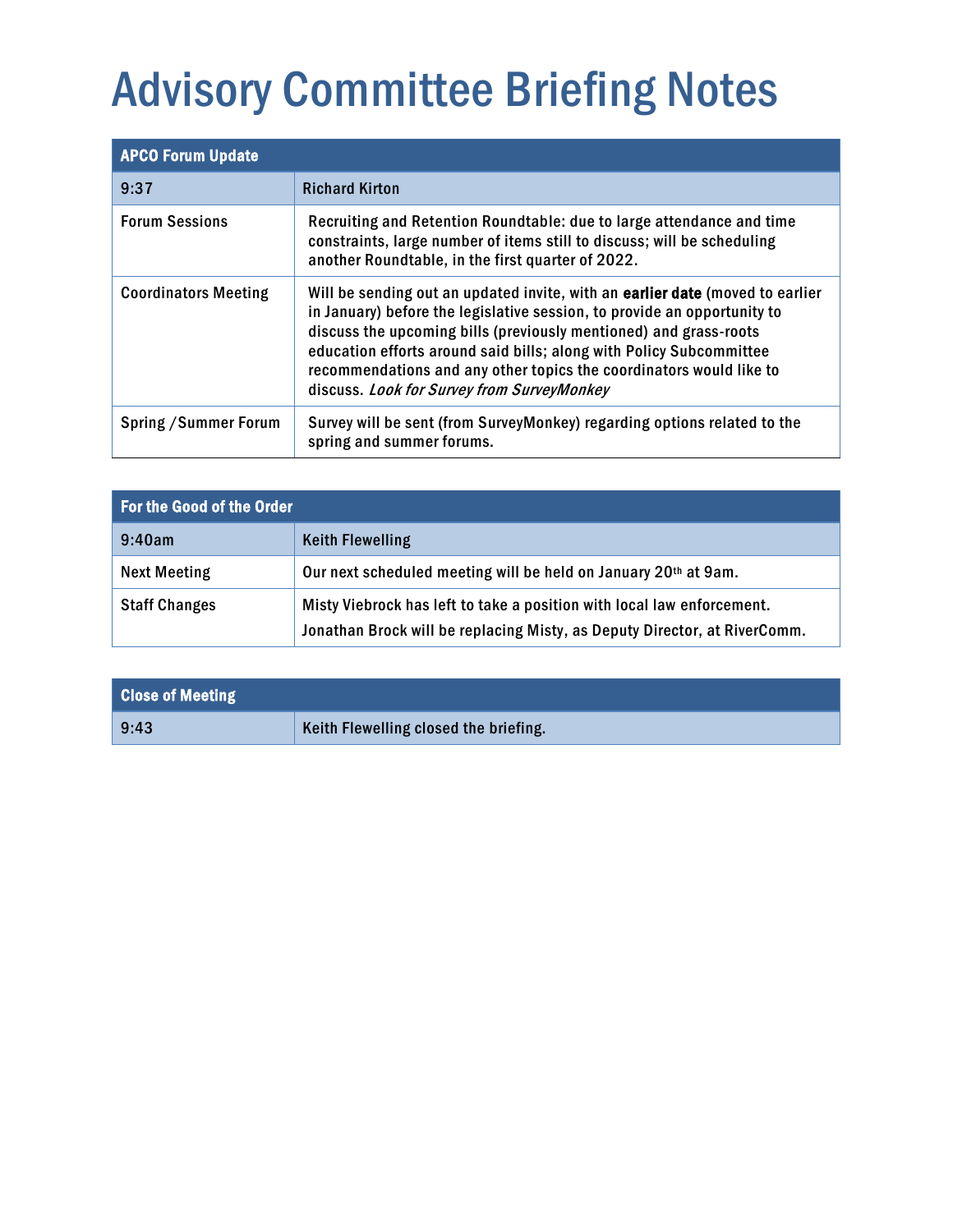# **STATEMENT OF WORK SECO COUNTY BSO & CPD CONTRACT – SFY2023**

July 1, 2022 – June 30, 2023

#### <span id="page-3-0"></span>**CPD1/S4 County Coordinator Salary**

- 1. Coordinate 911 within the county, act as a designated point of contact for the SECO, monitor the 911 systems, and report 911 outages to the SECO.
- 2. Coordinator or pre-approved/designated alternate to attend 75% of Advisory Committee (AC) meetings held per contract period.
- 3. Coordinator or pre-approved/designated alternate to participate in 50% of Advisory Committee (AC) briefings held per contract period.
- 4. Coordinator or pre-approved/designated alternate to attend three (3) Coordinator Forums per contract period. If forum is virtual, coordinator or pre-approved/designated alternate will participate in at least the coordinator/director roundtable meeting and one training session.
- 5. Cooperate with and freely participate in monitoring or evaluation activities by the SECO and State Auditor.
- 6. Retain all contract records for six (6) years after contract closure.

## **CPD4/S5 MSAG/Mapping/GIS Coordinators (Pending)**

- 1. Maintain MSAG and ALI, according to Washington NG911 GIS Data Standards.
- 2. Maintain GIS 911 required layers for geospatial routing and uploading to 911 maps.
- 3. Participate in all GIS dataset tests recommended by the Advisory Committee and approved by the SECO.
- 4. Participate in all GIS training recommended by the Advisory Committee and designated as mandatory by the SECO.
- 5. Each county will maintain and deliver to the state (or designated vendor), as requested, GIS datasets that includes the following data layers (Road Centerline, PSAP polygon, Law Enforcement Emergency Service Boundary (ESB), Fire ESB, EMS ESB, and Site Structure Address Points (SSAP) with no duplicate address points) as required in the Washington NG911 GIS Data Standards, with no critical error fallout (gaps and overlaps, range overlaps in the road centerline), and which have been synchronized to the ALI, at a 98% match rate.

#### **CPD4/S6 IT Coordinator**

- 1. Participate in the selection, installation and/or maintenance of 911 equipment/software (IE: CPE, CAD, Net Clock, network, network security).
- 2. Submit certification that the county has provided a minimum of 16 hours of training for their IT personnel related to security and maintenance of equipment that touches the ESINet, during the current contract period.

#### **CPD5/S7/B6 Call Receiver Salary/Benefits & Training**

1. Submit certification that all telecommunicators/call receivers have received a minimum of 24-hours of continuing education, during the current contract period.

#### **CPD3/S8 Public Ed Coordinator**

- 1. Attend a 911 Public Education forum or a public education class (in person or virtual) to enhance job skills.
- 2. Participate in 50% of any scheduled 911 Public Education Subcommittee meetings. Participation can be in-person, virtual, or participation on a work group/project.
- 3. Submit an annual report that outlines the agency's public education activities and highlights any changes the agency made to the program during the contract period.
- 4. Utilize messaging consistent with content created by the 911 Public Education Subcommittee.

# **CPD2/CPD5/S9 Training Coordinator**

1. Attend a 911 Training Coordinator Forum or a training class (in person or virtual) to enhance job skills.

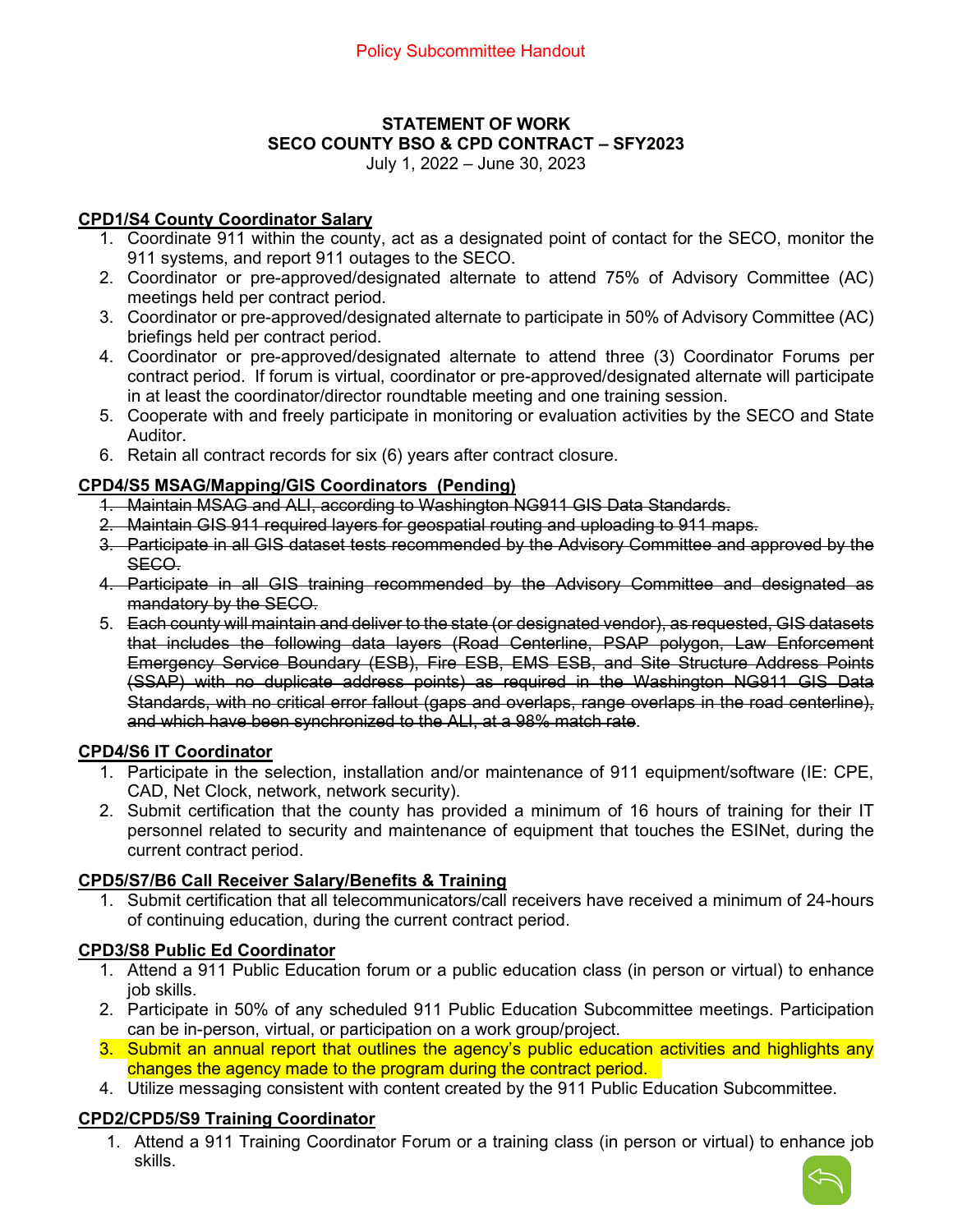# Policy Subcommittee Handout

2. Participate in 50% of any scheduled 911 Training Subcommittee meetings. Participation can be in-person, virtual, or participation on a work group/project.

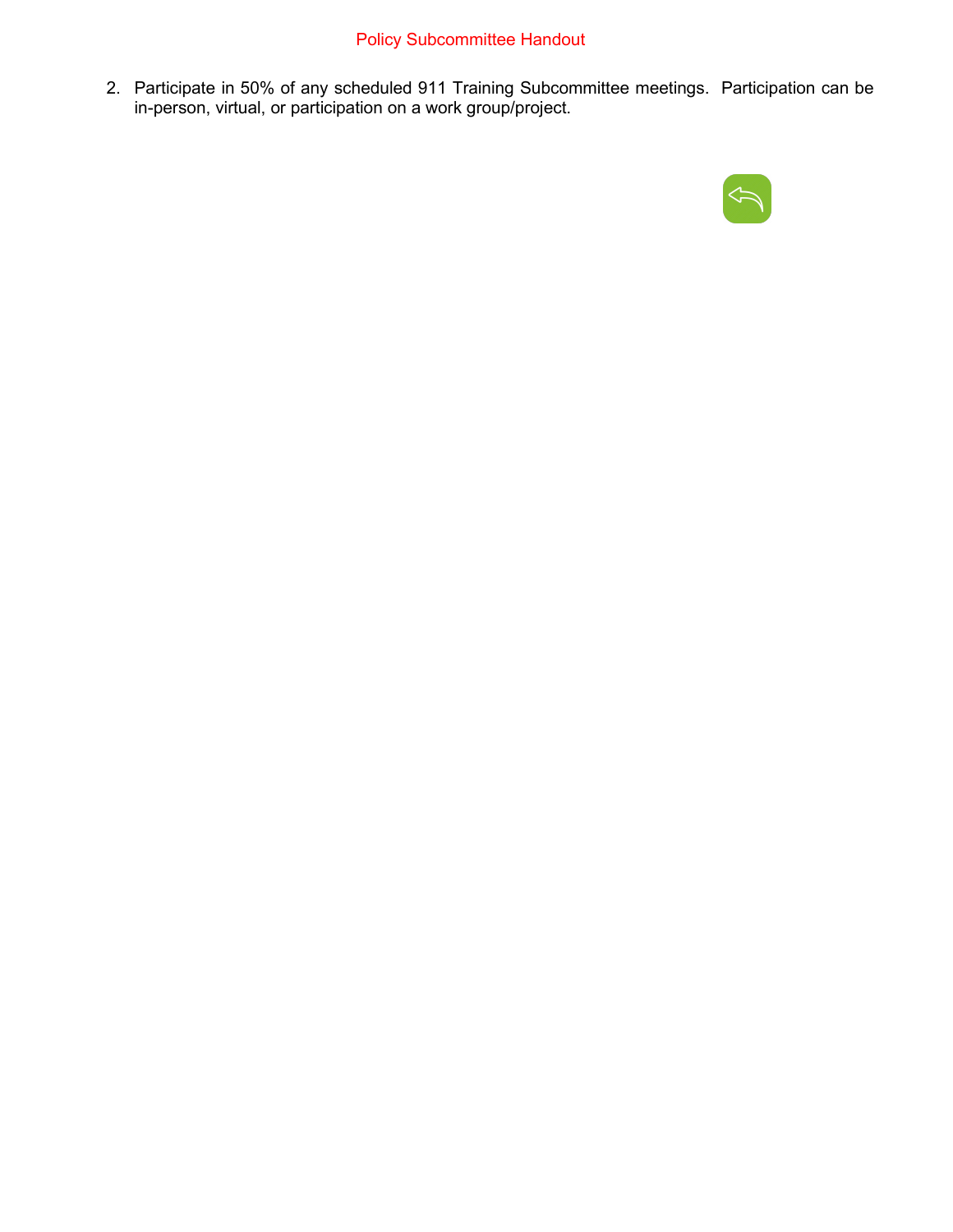| Washington<br><b>Military</b>                                               | Effective Date: January 1, 2022* Rev 1                                                                                              | Page 1 of 7 |
|-----------------------------------------------------------------------------|-------------------------------------------------------------------------------------------------------------------------------------|-------------|
| <b>Department</b>                                                           | <b>SECO COUNTY/WSP COMMUNICATIONS</b>                                                                                               |             |
|                                                                             | <b>EQUIPMENT CONTRACT/FEDERAL GRANT</b><br><b>POLICY</b>                                                                            |             |
| <b>Emergency</b><br><b>Management</b><br><b>Division</b>                    | *Effective until superseded or amended.<br>Supersedes all previous SECO Equipment Contract and Equipment<br><b>Support Policies</b> |             |
| <b>State</b><br><b>Enhanced 911</b><br><b>Coordination Office</b><br>(SECO) | See Also:                                                                                                                           |             |
|                                                                             | RCWs 38.52 & 82.14B<br>WAC 118-66                                                                                                   |             |

This policy defines procedures for the State E911 Coordination Office (SECO) in providing reimbursements for 911 equipment purchases and/or 911 Federal grant subawards.

When funds are available and allocated for equipment contracts or federal grant awards SECO will make a formal announcement that equipment funding is available. The Policy Subcommittee in conjunction with the SECO, will develop a specific contract/grant award application process including submission timing, eligibility, project priorities, match requirements, and project timing. As availability of funding for equipment purchases may vary for each biennium, or not be available at all, a new equipment contract or federal grant award application process will be established.

The equipment contract/federal grant award process shall be presented to the 911 Advisory Committee (AC) for approval and recommendation to the SECO. The SECO and AC will determine an Ad Hoc review committee to review applications, prioritize, and make recommendations to the SECO for awards based on available funding.

# **1. Authority**

- a. Per RCW 38.52.545, State financial assistance for the operation of E911, consistent with fund availability and legislated expenditure authority, shall be made available for reimbursement of WAC-eligible expenses supporting (in ranked priority):
	- 1. Statewide Dialing
		- 2. Basic Service
		- 3. Capital Equipment
- b. Per RCW 38.52.540, the State E911 Coordinator is "authorized to enter into statewide agreements to improve the efficiency of enhanced 911 services for all counties…",
- c. 47 Code of Federal Regulations (CFR) Part 400, 911 Grant Program
- d. 2 CFR Part 200, Uniform Administrative Requirements, Cost Principles, and Audit Requirements, including Appendix XII – Award Term and Condition for Recipient Integrity and Performance **Matters**
- e. Federal grant awards authority differs for each federal award. Additional authorities are spelled out in each 'Notice of Funding Opportunity'.

# **2. Contract Required/Eligibility**

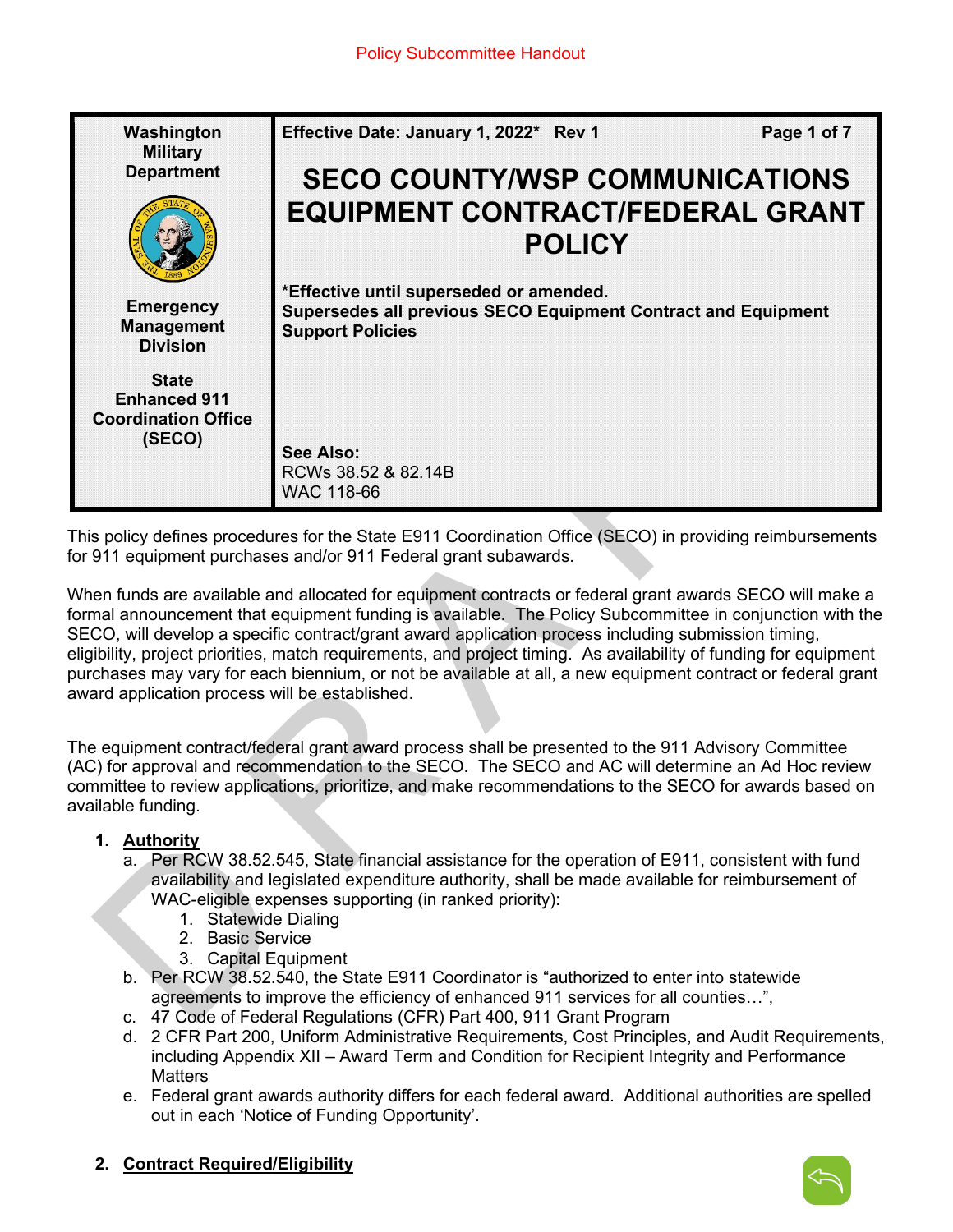SECO County/WSP Communications Equipment Contract/Federal Grant Policy Page 2 of 7 Effective Date: January 1, 2022 – until superseded

Every Federal grant award and 911 equipment contract will require a contract or grant agreement between the subrecipient and the Military Department.

Eligibility for each Federal grant award differs and is spelled out in the Notice of Funding Opportunity.

Only Counties and designated WSP Communications are eligible for a 911 Equipment Contract and must meet the following eligibility requirements to be eligible for reimbursement of WAC eligible equipment expenses from the State Enhanced 911 telephone excise tax account.

#### **ESINet Security:**

Counties, PSAPs, and WSP Communications must comply with any ESINet cybersecurity policies developed and recommended by the Washington State E911 Advisory Committee and adopted by the State E911 Coordinator[i](#page-15-0) .

Counties, PSAPs, and WSP Communications must maintain any equipment that is directly or indirectly connected to the ESINet according to any standard or best practice recommended by the Washington State 911 Advisory Committee and adopted by the State 911 Coordinator. In the absence of a state standard or best practice, Counties, PSAPs, and WSP Communications will adopt a policy governing equipment maintenance, that is aligned with NENA standard ANS STA-027.

The SECO will not pay any statewide service costs or enter into a contract with a County/WSP Communications unless the 911 County/WSP Communications Coordinator certifies that all their PSAPs are in compliance with the ESINet Security and Equipment Maintenance requirements listed above.

#### **COUNTY**:

- a. The County has imposed the maximum E911 excise tax allowed under RCW 82.14B.030 (1), (2), and (3), and
- b. The county's expenditures for WAC 118-66-050 eligible items (subject to policy caps where applicable) exceed local E911 Telephone Excise Tax revenues, and

#### **WSP Communications**:

a. Per WAC 118-66-045 WSP Communications eligible expenses, upon designation by a county as a primary PSAP for wireless 9-1-1 calls, the WSP Communications may be eligible for WAC eligible equipment purchases (subject to Policy caps where applicable),

# **3. Reimbursements for County/WSP Communications Equipment Contracts**

#### a. **Capital Expenditure Expenses**

- i. Equipment contracts are generally two-year (biennial) contracts and cannot extend past the SECO's biennium.
- ii. Reimbursement is for the primary PSAP only, unless otherwise specified in SECO policy.
- iii. Reimbursement may be pro-rated if used for other organizations, components and/or activities not related to the PSAP.
- iv. Counties and WSP Communications are reimbursed for equipment expenses when preapproved by SECO, per applicable equipment reimbursement schedule attached.
- v. The SECO reimburses counties and WSP Communications for eligible items under this section that have already been purchased, installed, accepted and paid by the county/WSP Communications, to include milestone payments.
- vi. Reimbursement will be made, contingent upon funding availability, only for items identified in RCW 38.52.545, WAC 118-66-050, WAC 118-66-045 and other modernization/911 eligible/equipment expenses as approved by the SECO.

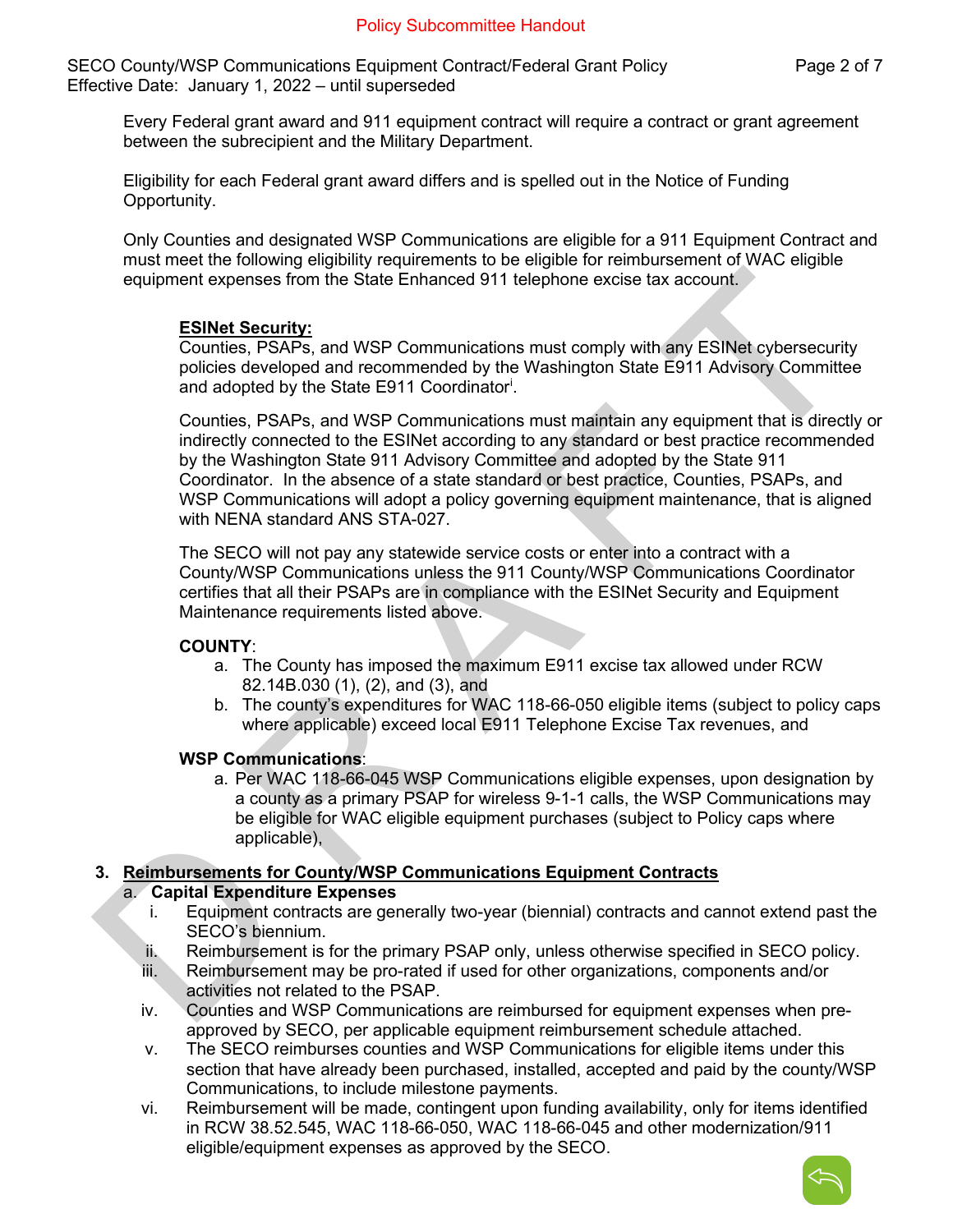SECO County/WSP Communications Equipment Contract/Federal Grant Policy Page 3 of 7 Effective Date: January 1, 2022 – until superseded

## **4. Expenses and Documentation for Equipment Contracts**

- a. Counties and WSP Communications must submit documentation of expenditures on eligible items to the SECO. Documentation will include vendor name, warrant number, and date, and applicable 911 item categorization on forms supplied by the SECO.
- b. These expense reports and/or requests for reimbursement must be received by the last day of the month following the month in which the expenditure was incurred and/or paid, unless granted an extension by E911 County Assistance Program (ECAP) Manager through an email request submitted prior to the deadline. For those counties that have an "Action Plan" due to audit findings, additional hard copy documentation must also be received by the last day of the month following the month in which the payment was made.
- c. Expense Reports not received by the due date, including additional hard copy documentation as required by "Action Plans", will not be reimbursed.
- d. Expense Reports will be processed in the order received by the SECO.
- e. The SECO may request additional documentation and/or information from counties pertaining to their reimbursement requests. A delay in providing the requested information will potentially result in a delay or a reduced reimbursement. The item in question will be removed from the reimbursement and will be later added back in after all questions/documentation has been received/reviewed.
- f. Quarterly Progress reports are due on a quarterly basis, until the final reimbursement request is received in the SECO for each project/equipment purchase.
- g. All equipment must be ordered, installed and accepted no later than the end of the contract performance period of June 30. Work performed outside the contract performance period will not be eligible for reimbursements.

#### **5. Authorized E911 Capital Equipment for Equipment Contracts**

- **a. Customer Premise Equipment (CPE) / Telephone System**
	- i. Customer premise equipment (CPE) shall mean equipment utilized by the PSAP to receive and process Enhanced 9-1-1 (E911) communications. For the purpose of this policy, CPE shall mean a NG911 Telephone system compatible with NENA i3 standards that is used to answer 911 communications.
	- ii. CPE may include additional E911/NG911 components that are integrated into a vendor's Telephone System solution.
	- iii. **CPE Line Item S1**: The SECO will reimburse eligible counties/WSP for pre-approved costs related to the purchase and/or lease and installation of the hardware and software components required to support an E911 telephone system including spares kit subject to the conditions and limitations in this policy that is compliant or compatible with NG911 Technology requirements.
	- iv. **CPE Server and CPU Line Item S1.2 and S1.3:** CPE systems are generally comprised of multiple individual components, including a call processing server, and individual central processing units (CPU) at the call receiver workstations. These sub-components specifically are eligible for replacement and reimbursement based upon a five-year life cycle.
	- v. **ANI/ALI Display Equipment Line Item S3**: Monitors and related necessary hardware to display the Automatic Number Identification (ANI), and the Automatic Location Identification (ALI) at individual call receiver workstations are eligible for replacement and reimbursement based upon a five-year life cycle.

#### **b. PSAP Mapping System**

i. A PSAP Mapping system is necessary to convert location information (Address information / latitude and longitude and, when available, altitude) obtained from 911 callers, and presenting that information on a map display at individual 9-1-1 call receiver workstations. The system is comprised of hardware and software components.

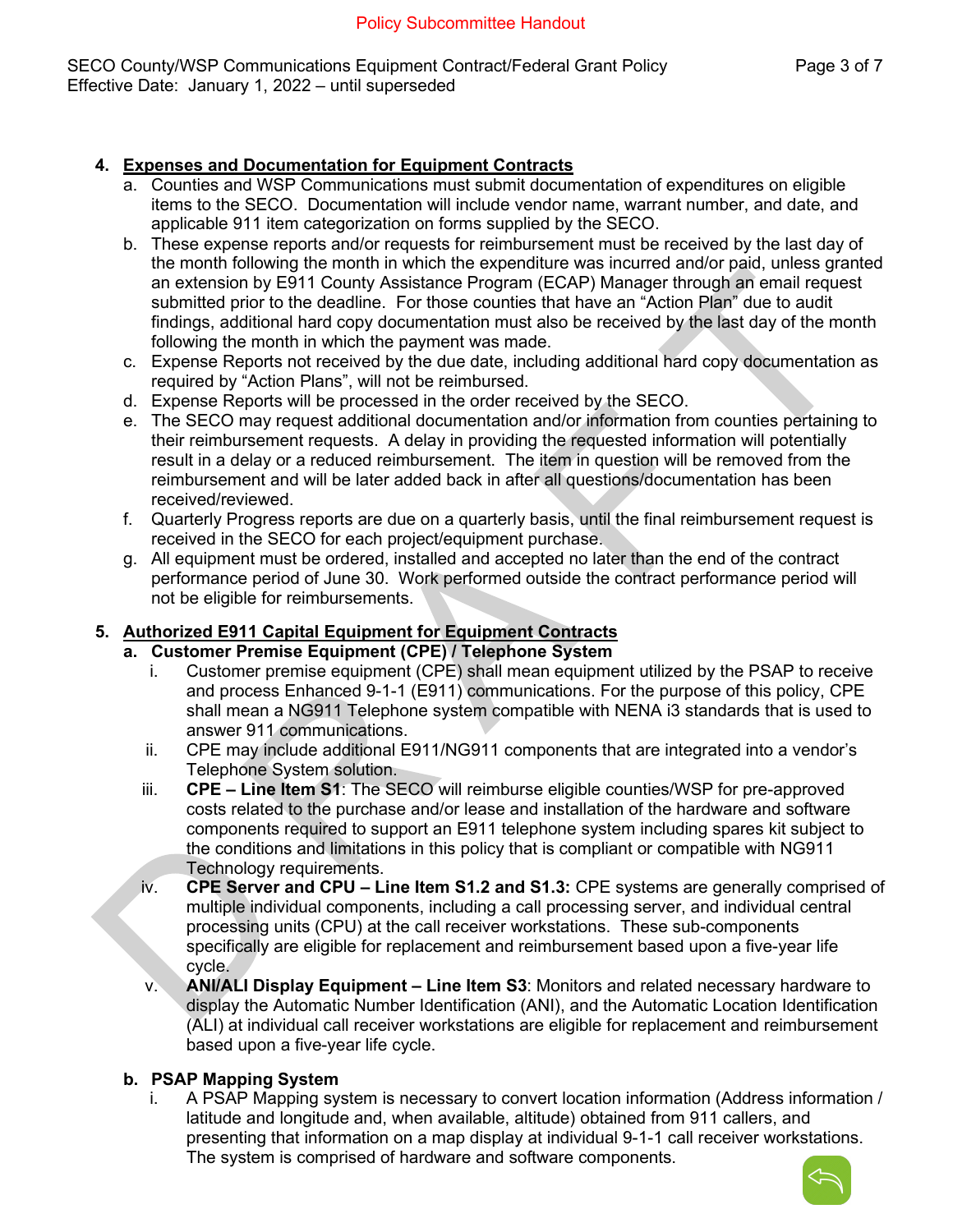SECO County/WSP Communications Equipment Contract/Federal Grant Policy Page 4 of 7 Effective Date: January 1, 2022 – until superseded

- ii. The capability to relate geographic coordinates to a physical location is critical in providing proper emergency response. Locating wireless devices depends on having accurate, current, and complete geographic data. The geographic data usually resides in a Geographic Information System (GIS). GIS technology can display the coordinates, along with streets and other information, on a map display. Having GIS technology integrated into the premise equipment allows for quick and effective location of E911 calls.
- iii. **PSAP Mapping Line Item S3:** hardware and software capable of converting location information to a map display at the 9-1-1 call receiver workstations. Can be part of CPE, Computer Aided Dispatch (CAD) or standalone system, but only eligible under one category. Only one mapping system per PSAP is eligible for reimbursement. PSAP Mapping systems are eligible for replacement and reimbursement based upon a minimum five-year life cycle.
- v. **Data migration to new mapping platform / software Line Item S3.2:** A reimbursement is authorized for eligible PSAPs for initial migration of data to a new PSAP Mapping platform or software.
- vi. **PSAP Mapping CPU Line Item S3.3**: Replacement of the PSAP Mapping system CPUs at the individual call receiver workstations for stand-alone mapping systems. Replacement is based on a five-year life cycle.
- vii. **PSAP Mapping Server Line Item S3.4:** Replacement of the hardware components for the storage of PSAP mapping system data. Replacement is based on a five-year life cycle.
- viii. **Mapping Display Equipment Line Item B9:** Monitors and necessary related hardware to display PSAP Map information at individual call receiver workstations are eligible for replacement and reimbursement. Replacement is based on a five-year life cycle.

## **c. Uninterruptible Power Supply (UPS)**

- i) A UPS provides electrical power to emergency services equipment in the event of a loss of commercial power at the PSAP. The role of the UPS is to maintain operation of critical components of the PSAP equipment long enough for commercial power or auxiliary generators to come online and become stable.
- ii) A UPS should provide a minimum of 30 minutes of uninterrupted emergency power for full functionality of the following listed elements of the E911 system:
	- 1. 911 Call receiving equipment.
	- 2. Automatic Number Identification (ANI) and Automatic Location Identification (ALI) interfaces.
	- 3. 911 network / ESInet interface.
	- 4. 911 Logging Recorder
	- 5. Computer Aided Dispatch (CAD) system
	- 6. PSAP Mapping System
	- 7. Telephone common equipment.
	- 8. Intelligent workstation common equipment.
	- 9. TTY/TDD equipment.
	- 10. Call Detail Recorder Printer.
	- 11. PSAP Clock Synchronizer.
	- 12. PSAP Emergency Lighting
	- 13. PSAP Physical / Cyber Security devices
- iii) **Uninterruptible Power Supply (UPS) Line Item B1:** Purchase or lease and installation of the hardware and software components required to support an E911 UPS subject to the conditions and limitations in this policy.
- iv) **UPS Battery Replacement Line Item B1.2:** Replacement of UPS Batteries is eligible and based on a five-year life cycle.
- **b) E911 GIS Modernization Line Item B7.1**

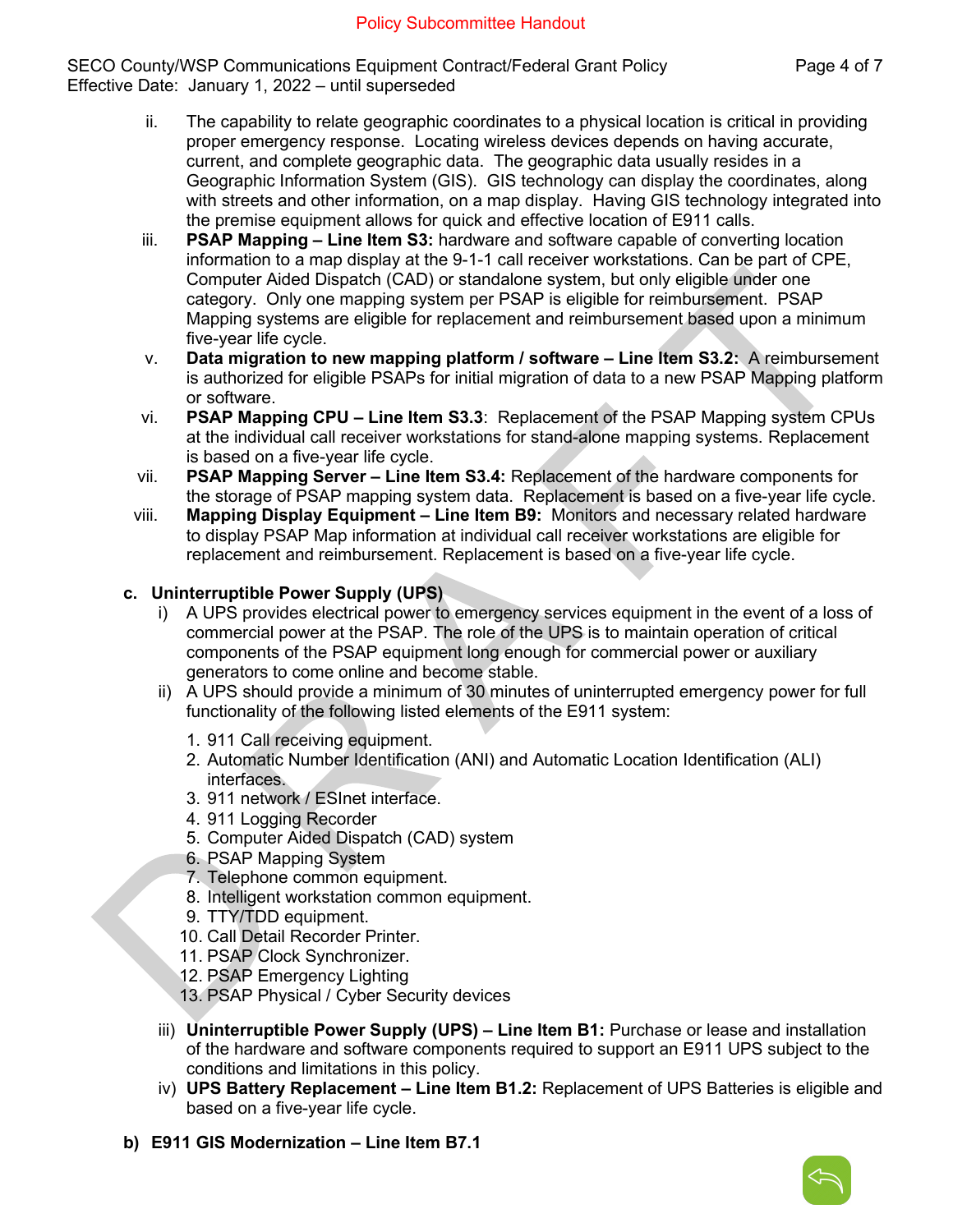SECO County/WSP Communications Equipment Contract/Federal Grant Policy Page 5 of 7 Effective Date: January 1, 2022 – until superseded

i. Hardware, software, and services used by the E911 MSAG/Mapping/GIS Coordinator to create, edit and maintain GIS Data used in call routing and synchronization of ALI & GIS data.

## **c) Instant Call Check – Line Item B8**

i) Hardware and/or software necessary for the immediate playback of E911 call conversations. May be part of a logging recorder, or a standalone system.

## **d) E911 Management Information Systems (MIS) – Line Item B10**

- i) Hardware and software designed to provide E911 management personnel with up-to-date information on a PSAPs operational statistics and performance e.g. call volumes and call handling times. These systems output information in the form of customizable reports.
- ii) May be combined with other E911 systems (i.e. CPE system), or as a standalone system.

## **e) Call Detail Recorder or Printer – Line Item B11**

- i) An E911 Call Detail Recorder (CDR) is equipment used to store, record or print Automatic Number Identification (ANI) and Automatic Location Identification (ALI) information for E911 calls.
- ii) A CDR should be equipped at all primary PSAPs to provide documentation of each E911 call. Documentation should include:
	- 1. INVITE time (received at PSAP)
	- 2. Caller's telephone number (including Numbering Plan Area or Numbering Plan Digit).
	- 3. Answer time.
	- 4. Answering position number.
	- 5. BYE (as sent/received by PSAP)
	- 6. Time call was transferred.
	- 7. PSAP name or number to which the call was transferred.
	- 8. Abandoned call indicator.
	- 9. Date (The date does not necessarily need to be a part of each record. As a minimum, the date should be documented at least once per page).
- iii) It is recommended that the record also include:
	- (1) Ringing start time.
	- (2) Time call was placed on hold.
	- (3) Time call was taken off of hold and by what position number.
- iv) It is also recommended that the ANI/ALI controller be able to optionally output the ALI record as a part of the CDR printout. This shall include the name, complete street address, city and Emergency Service Number (ESN).
- v) It is desirable that the ANI/ALI system be able to store CDR records to a data file that can be downloaded to other media on demand.

# **f) Logging Recorder**

- i) Logging and voice recorders are devices used by the Public Safety Answering Point (PSAP) to time stamp, record, and replay E911 conversations. As a minimum, standards suggest that each emergency telephone line at each emergency answering position be recorded on a logging recorder.
- ii) While it is appropriate to record dispatch related functions, radio channels, are not an E911 call answering function, and are not fundable, unless included in the minimum number of channels available from the manufacturer.
- iii) The number of logging/voice recorder channels eligible for reimbursement will be calculated as follows: Sum of the current number of funded workstations multiplied by 2 rounded up to the lowest number of channels available from the vendor to create a basic unit.
- iv) **Logging Recorder Line Item C1:** Purchase or lease and installation of the hardware and software components required for a basic logging/voice recorder as defined by NENA recommended generic standards for E911 PSAP equipment.

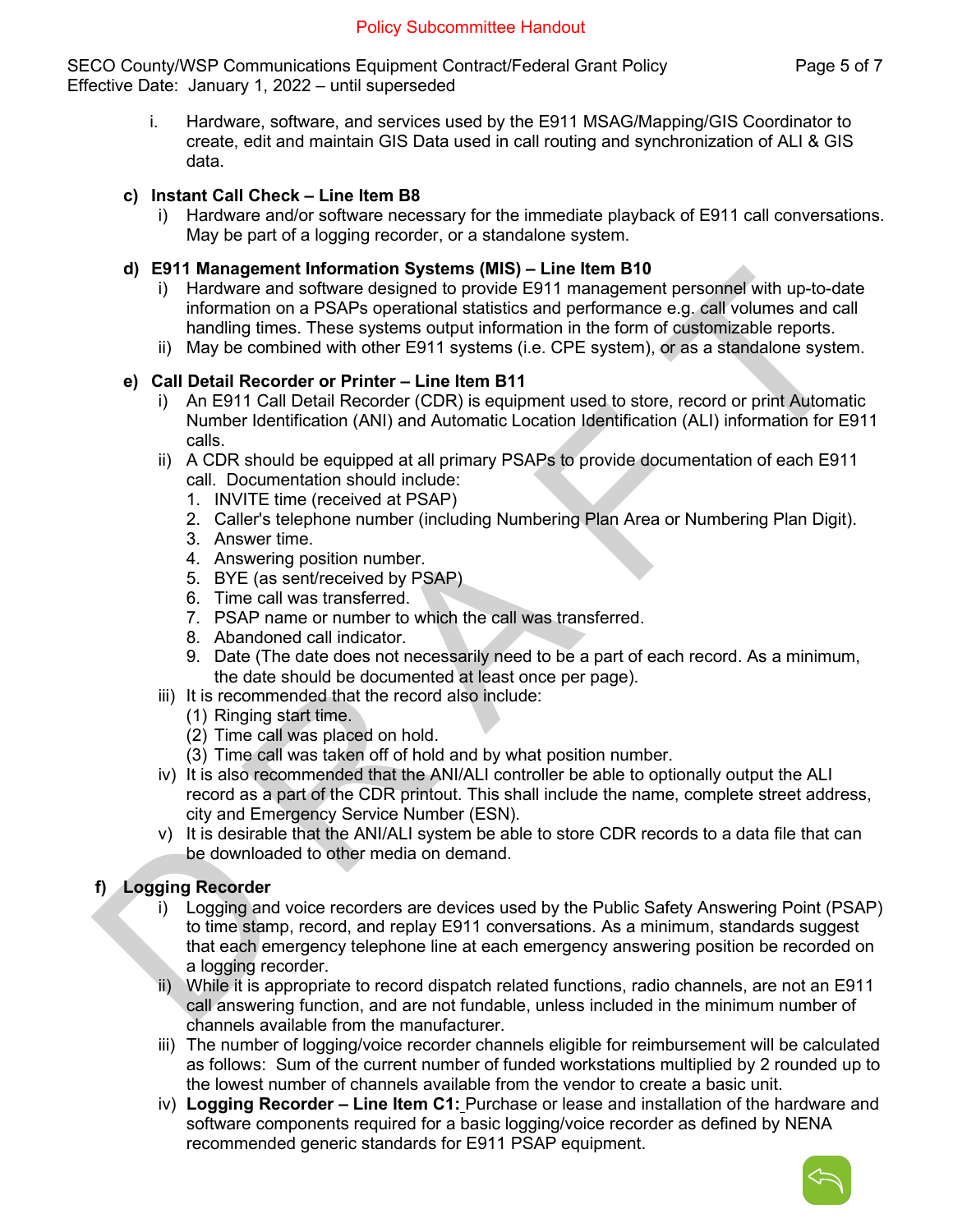SECO County/WSP Communications Equipment Contract/Federal Grant Policy Page 6 of 7 Effective Date: January 1, 2022 – until superseded

## **g) Computer-Aided Dispatch (CAD**

- i) CAD software is an information management tool for public safety communications professionals. It helps to automate the entry, storage and retrieval of information essential to handling requests for assistance from citizens placing E911 calls. CAD is a software program specifically designed for the entry of incident information received from either an E911 caller or a field unit responding to an incident. CAD displays that information on the computer screen to assist in quickly and efficiently dispatching and tracking the activities of field units to handle those incidents.
- ii) CAD maintains an archive of past E911 incidents and unit status changes for future reference and permits various reports to be printed based on incident and unit activity. CAD also stores more static information such as files of streets within the jurisdiction, a list of employees, or free-text files on other reference information.
- iii) A CAD system can include electronic interface(s) to other computer systems, including the E911 telephone system, criminal justice and motor vehicle files (warrants, stolen property and vehicles, missing persons, vehicle registrations, driver licenses, etc.) and mobile data systems.
- iv) The basic components of the CAD system at a minimum should consist of hardware, call entry module, geo-data module and interface to Geographical Information Services (GIS), and Criminal Justice Information System (CJIS) interface. The interfaces to Automatic Number Identification (ANI)/Automatic Location Identification (ALI) controller are authorized for reimbursement.
- v) **Computer-Aided Dispatch Line Item C2**: A new CAD system will be claimed under this line item. However, after the life cycle refresh period(s); the CPUs, server, and display equipment will be reimbursed under the associated line items.
- vi) **CAD interfaces Line Item C2.2:** Supplemental call processing modules are eligible and limited to a one-time purchase.
- vii) **CAD computer (CPU) Line Item C2.3:** Replacement of call receiver work station CAD CPUs is based on a five-year life cycle.
- viii) **CAD Server Line Item C2.4:** Replacement of the CAD system server is based on a fiveyear life cycle.
- ix) **CAD Display Equipment Line Item C2.5:** Monitors and necessary related hardware to display CAD information at individual call receiver work stations are eligible for replacement and reimbursement based upon a five-year life cycle.

#### **h) Auxiliary Generator**

- i) In certain situations, there may be prolonged power outages that exceed the back-up time for the uninterruptible power supply (UPS) at the PSAP. In accordance with industry best practices, it is recommended that the PSAP be equipped with an auxiliary electrical power generation source for long-term emergency power. The generator should be capable of sustained operation, including 72 hours of continuous operation from on-site fuel sources. Such a generator should be sized appropriately to accommodate the PSAP's minimum critical electrical power loads.
- ii) **Auxiliary Generator Line Item C3:** Purchase or lease and installation of an auxiliary generator to support primary PSAPs for power generation backup purposes. SECO reimbursement will be pro-rated if used for other organizations, components and/or activities not related to the PSAP.

#### **i) Clock Synchronizer**

i) To ensure consistency of time stamps added to event records, reports and voice recordings, it is required that equipment such as Computer Aided Dispatch (CAD), Automatic Number Identification (ANI)/Automatic Location Identification (ALI) Controllers, Customer Premise Equipment Voice Recorders, Radio Consoles, etc., should have the ability to synchronize internal clocks to a PSAP master clock.

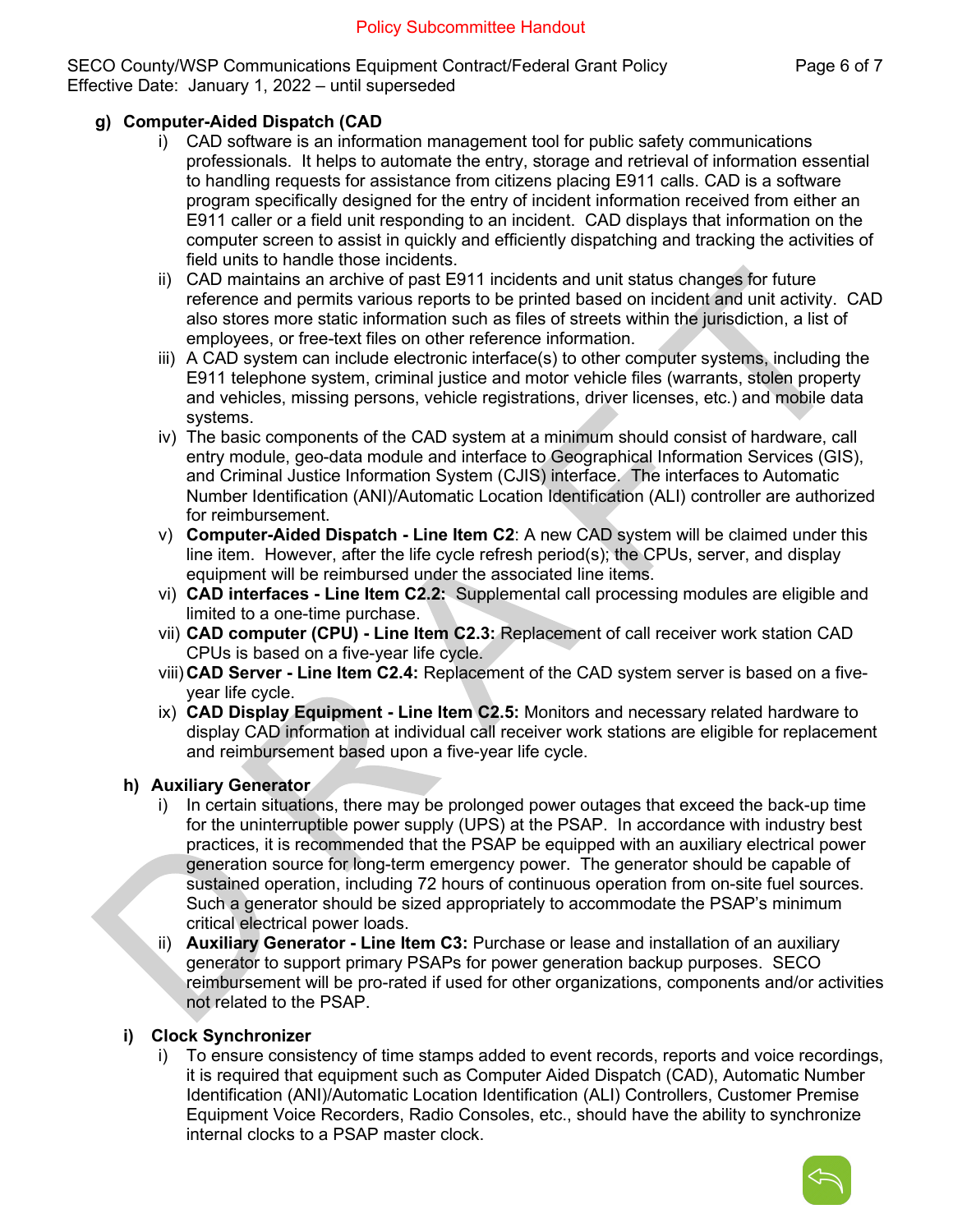SECO County/WSP Communications Equipment Contract/Federal Grant Policy Page 7 of 7 Effective Date: January 1, 2022 – until superseded

- ii) **Clock Synchronizer Line Item: C4**: Hardware and software necessary to integrate master clock signaling to the PSAP's electronic systems.
- **j) Console Furniture Line Item C5**
	- i) Console furniture to house the call receiving equipment is an essential aspect in the handling of 911 calls. This protects the equipment from otherwise, being stored on the floor or less desirable places.
	- ii) Although the size of the Public Safety Answering Point (PSAP) varies, the console furniture should be modular, with the ability to be easily adjusted to support space efficiency.
	- iii) Console furniture shall provide adequate countertop surface for hardware such as multiple monitors, multiple keyboards as well as adequate working surface space for documentation, locking CPU cabinets, etc.
	- iv) Console furniture may be designed to allow call receivers to work in either a seated or standing position. Console furniture must have ample adjustment capabilities for ergonomic purposes and meet the requirements of the Americans with Disabilities Act (ADA).
	- v) **Call Receiver Console Furniture Line Item C5:** Purchase or lease of call receiver console furniture with a ten-year life cycle. The SECO may authorize exceeding the cap if market evidence indicates the current cap is not sufficient.

#### **6. 911 Federal Grant Expenses, Documentation, Reimbursements, and Reporting**

- a. Eligible expenses will be detailed in the Notice of Funding Eligibility and grant agreement budget.
- b. Documentation required will differ for each federal award and will be detailed in the grant agreement.
- c. Quarterly Progress reports are due on a quarterly basis. If the subrecipient is deemed a high risk based on the risk assessment, a monthly report may be required. Other reports may be required from the authorizing federal authority.
- d. All equipment must be ordered, installed and accepted no later than the end of the period of performance period as laid out in the grant agreement.
- e. Reimbursements will be in the form of an A-19. Documentation required will be detailed in the grant agreement.

# **Approved by:**

Adam Wasserman, State E911 Coordinator **Date** Date

Attachment:

SECO County/WSP Equipment Contract Reimbursement Schedule Equipment Contract Quarterly Progress Report Federal Grant Quarterly Progress Report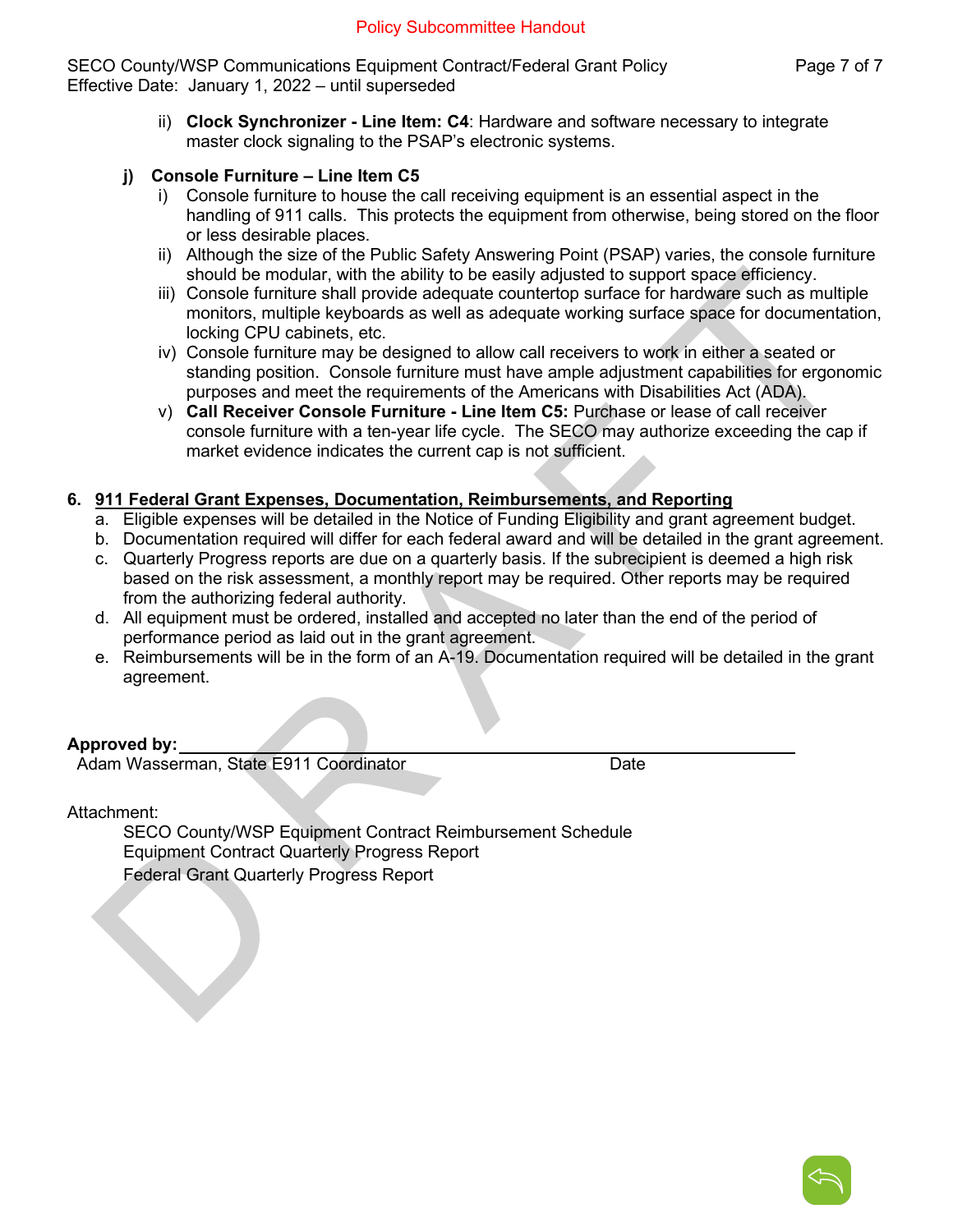| <b>SECO COUNTY/WSP EQUIPMENT CONTRACT REIMBURSEMENT SCHEDULE</b><br>(ALL equipment purchases MUST BE PRE-APPROVED BY THE SECO prior to purchase or lease.) |                                                                 |                                                                                                                                                                                                                                                 |
|------------------------------------------------------------------------------------------------------------------------------------------------------------|-----------------------------------------------------------------|-------------------------------------------------------------------------------------------------------------------------------------------------------------------------------------------------------------------------------------------------|
| <b>ELIGIBLE ITEM</b>                                                                                                                                       |                                                                 | <b>STATE REIMBURSEMENT</b>                                                                                                                                                                                                                      |
| CPD <sub>6</sub>                                                                                                                                           | NG911 Modernization                                             | Costs related to modernization of the E911 System as authorized and<br>pre-approved by the State E911 Coordinator.                                                                                                                              |
| S <sub>1</sub>                                                                                                                                             | <b>Customer Premise</b><br>Equipment (CPE)<br>/Telephone System | Purchase or lease and installation of the hardware and software<br>components required to support a CPE/ Telephone system including<br>spares kit that are compliant or compatible with future NG911 Technology<br>requirements.                |
| S <sub>1.2</sub>                                                                                                                                           | CPE CPU                                                         | Replacement of CPE system Central Processing Units (CPU) at the call<br>receiver work station based on a five-year life cycle.                                                                                                                  |
| S1.3                                                                                                                                                       | <b>CPE Server</b>                                               | Replacement of CPE system call processing server at the backroom CPE,<br>based on a five-year life cycle.                                                                                                                                       |
| S <sub>2</sub>                                                                                                                                             | <b>ANI/ALI Display</b><br>Equipment                             | Replacement of ANI/ALI display equipment. Capped at \$500 per approved<br>PSAP call receiver work station, based on a five-year life cycle.                                                                                                     |
| S <sub>3</sub>                                                                                                                                             | <b>PSAP Mapping</b>                                             | Hardware and software capable of converting location information to a<br>map display at the 911 call receiver work station. Can be part of CPE,<br>Computer Aided Dispatch (CAD) or standalone system, but only eligible<br>under one category. |
| S3.2                                                                                                                                                       | Data migration to new<br>mapping<br>platform/software           | migration of data to new mapping platform or software is capped at<br>\$15,000 per PSAP.                                                                                                                                                        |
| S3.3                                                                                                                                                       | PSAP Mapping CPU                                                | Replacement of PSAP Mapping system Central Processing Units (CPU) at<br>the call receiver work station based on a five-year life cycle. For stand-<br>alone systems only.                                                                       |
| S3.4                                                                                                                                                       | PSAP Mapping<br>Server                                          | For the mapping administrator to manipulate the mapping data prior to<br>movement to the mapping system, based on a five-year life cycle.                                                                                                       |
| <b>B1</b>                                                                                                                                                  | Uninterruptible Power<br>Supply (UPS)                           | Purchase or lease and installation of the hardware and software<br>components required to support PSAP WAC eligible equipment which<br>should provide a minimum of 30 minutes of operations.                                                    |
| B <sub>1.2</sub>                                                                                                                                           | <b>UPS Battery</b><br><b>Replacement</b>                        | Replacement of batteries to include an entire battery bank.                                                                                                                                                                                     |
| B7.1                                                                                                                                                       | <b>E911 GIS</b><br>Modernization                                | Hardware, software, and services used by the E911 MSAG/Mapping/GIS<br>Coordinator to create, edit and maintain GIS Data used in call routing and<br>synchronization of ALI & GIS data. Calculated at \$10,000 (per contract<br>year).           |
| B <sub>8</sub>                                                                                                                                             | <b>Instant Call Check</b>                                       | Equipment that records E911 call conversations for immediate playback<br>on demand. One per approved PSAP call receiver work station,<br>telephone only (i.e. no radio) may be part of CPE system.                                              |

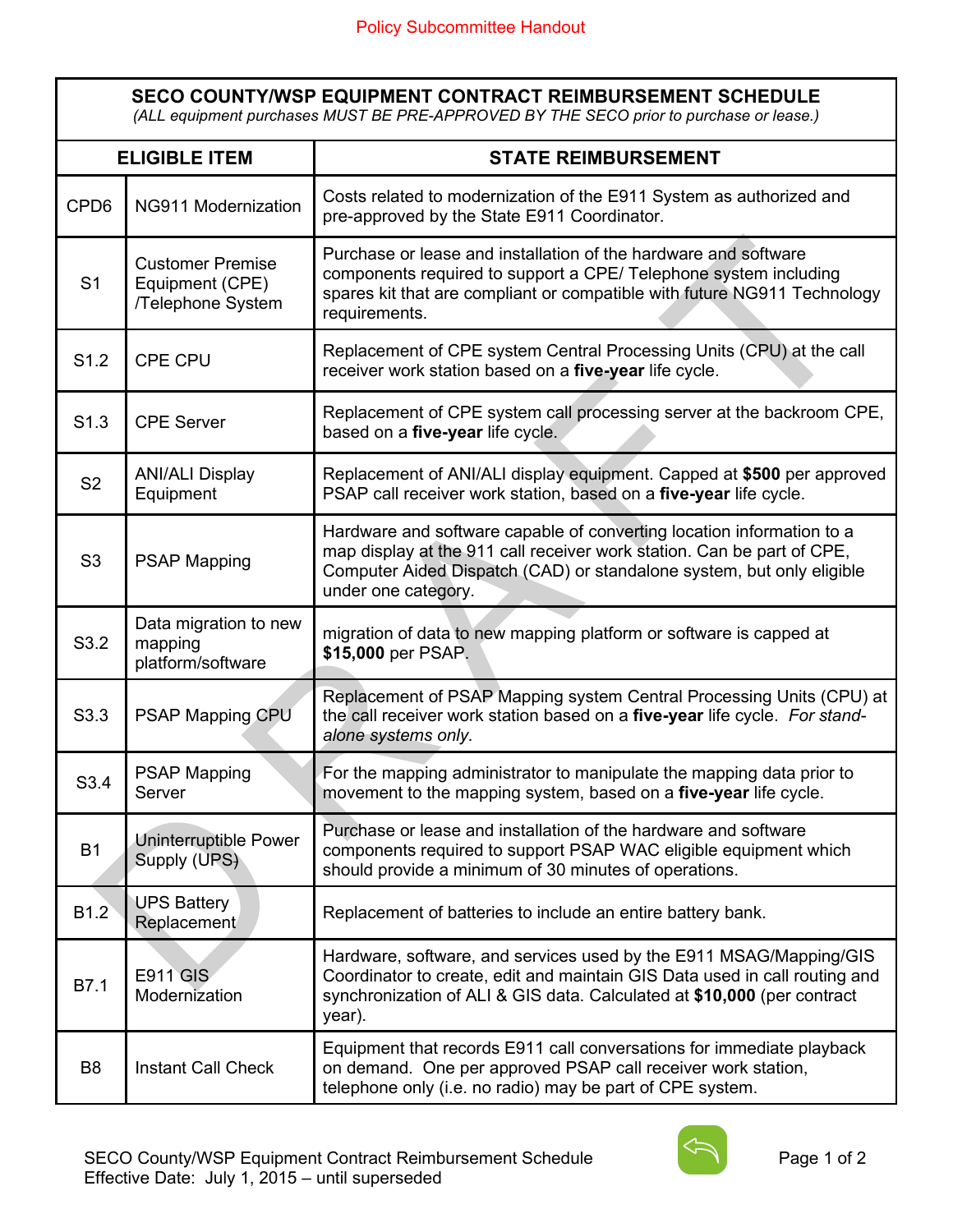| B <sub>9</sub>   | <b>Mapping Display</b><br>Equipment                                 | Equipment capable of displaying E911 call locations on a map. Capped at<br>\$500 per approved PSAP call receiver work station based on five-year life<br>cycle.                                                                        |
|------------------|---------------------------------------------------------------------|----------------------------------------------------------------------------------------------------------------------------------------------------------------------------------------------------------------------------------------|
| <b>B10</b>       | E911 Management<br><b>Information Systems</b><br>(MIS)              | Equipment that collects, stores, and collates E911 call data into reports<br>and statistics.                                                                                                                                           |
| <b>B11</b>       | <b>Call Detail Recorder</b><br>or Printer                           | Purchase or lease and installation of the hardware and software<br>components required to support the call detail recorder or printer.                                                                                                 |
| C <sub>1</sub>   | Logging Recorder for<br>E911 Calls                                  | Purchase or lease and installation of the hardware and software<br>components required for basic logging/voice recorder as recommended by<br>NENA standards.                                                                           |
| C <sub>2</sub>   | Computer-Aided<br>Dispatch (CAD)<br>System Hardware and<br>Software | Purchase or lease and installation of the hardware and software basic<br>components. At a minimum shall consist of hardware, call entry module,<br>Teletype interface and ANI/ALI controllers. CAD could also include PSAP<br>Mapping. |
| C <sub>2.2</sub> | <b>CAD</b> Interfaces                                               | Supplemental call processing modules are eligible and limited to a one-<br>time purchase.                                                                                                                                              |
| C <sub>2.3</sub> | <b>CAD CPU</b>                                                      | Replacement of CAD CPU at the PSAP call receiver work station based<br>on a five-year life cycle.                                                                                                                                      |
| C <sub>2.4</sub> | <b>CAD Server</b>                                                   | Replacement of CAD call processing server, based on a five-year life<br>cycle.                                                                                                                                                         |
| C2.5             | <b>CAD Display</b><br>Equipment                                     | Replacement of display equipment is capped at \$1,000 per approved<br>PSAP call receiver work station, based on a five-year life cycle.                                                                                                |
| C <sub>3</sub>   | <b>Auxiliary Generator</b>                                          | Purchase or lease and installation of an auxiliary generator to support<br>E911 telephone services for back-up purposes. Shall not exceed \$40,000<br>and the expense must be pro-rated if used for other than PSAP<br>operations.     |
| C <sub>4</sub>   | <b>Clock Synchronizer</b>                                           | Purchase or lease and installation of hardware and software necessary to<br>integrate master clock signaling to the PSAP's electronic systems.                                                                                         |
| C <sub>5</sub>   | <b>Console Furniture</b>                                            | Purchase of console furniture for 911 call receiving equipment is capped<br>at \$15,000 per approved call receiver work station with a ten-year life<br>cycle.                                                                         |
|                  |                                                                     |                                                                                                                                                                                                                                        |

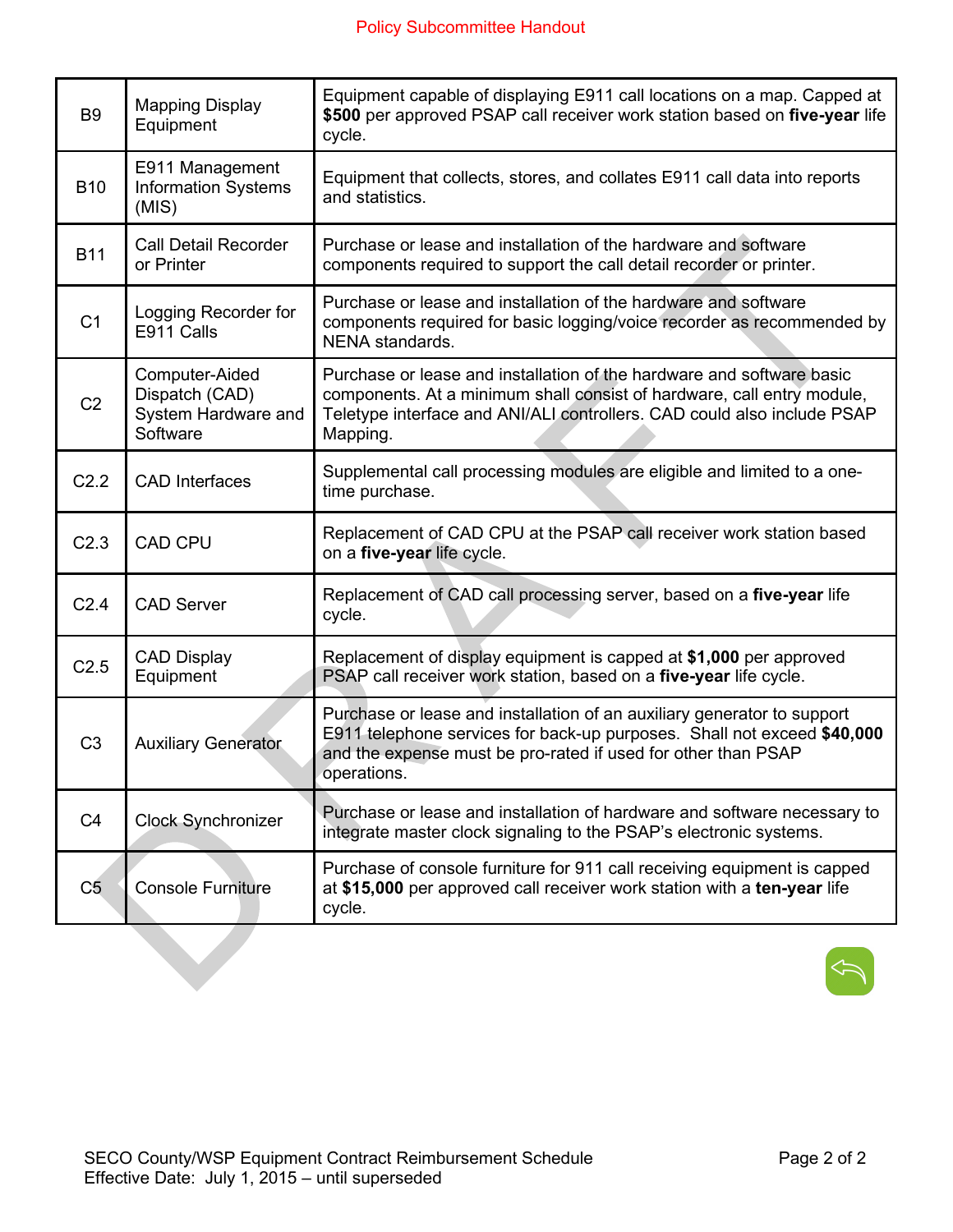## Policy Subcommittee Handout

# **Washington State Military Department SECO Equipment Project Quarterly Report**

| Year: $\frac{1}{2}$                            | Period: Jan-Mar Apr-Jun Jul-Sept Oct-Dec                                          |                                                                                                                                                                                                                                                                                                                                                                                                                                                                                                  |
|------------------------------------------------|-----------------------------------------------------------------------------------|--------------------------------------------------------------------------------------------------------------------------------------------------------------------------------------------------------------------------------------------------------------------------------------------------------------------------------------------------------------------------------------------------------------------------------------------------------------------------------------------------|
|                                                |                                                                                   |                                                                                                                                                                                                                                                                                                                                                                                                                                                                                                  |
|                                                |                                                                                   |                                                                                                                                                                                                                                                                                                                                                                                                                                                                                                  |
|                                                |                                                                                   |                                                                                                                                                                                                                                                                                                                                                                                                                                                                                                  |
|                                                |                                                                                   |                                                                                                                                                                                                                                                                                                                                                                                                                                                                                                  |
|                                                |                                                                                   |                                                                                                                                                                                                                                                                                                                                                                                                                                                                                                  |
|                                                | Start Date of Project: _________________ Estimated Completion Date: _____________ |                                                                                                                                                                                                                                                                                                                                                                                                                                                                                                  |
| Yes/No/NA                                      | Please provide estimated date of completion if applicable                         |                                                                                                                                                                                                                                                                                                                                                                                                                                                                                                  |
| _____                                          | <b>Identified Possible Vendors</b>                                                | date: ____________                                                                                                                                                                                                                                                                                                                                                                                                                                                                               |
| <u> Alban Alban A</u>                          | Submit to Vendor Equipment specification                                          | date: _____________                                                                                                                                                                                                                                                                                                                                                                                                                                                                              |
| <u> De Carlos de Ca</u>                        | Submit to Vendor Equipment Installation plan                                      | date: ____________                                                                                                                                                                                                                                                                                                                                                                                                                                                                               |
| _______                                        | <b>Received Quotes for Equipment</b>                                              | date: _____________                                                                                                                                                                                                                                                                                                                                                                                                                                                                              |
| _______                                        | Received Quotes for Installation                                                  | date:                                                                                                                                                                                                                                                                                                                                                                                                                                                                                            |
| $\overline{\phantom{a}}$                       | <b>RFP Development</b>                                                            | date: $\frac{1}{\sqrt{1-\frac{1}{2}}\cdot\frac{1}{2}}$                                                                                                                                                                                                                                                                                                                                                                                                                                           |
| <u> Louis Communist</u>                        | Published and Issued RFP                                                          | $\text{date:}\underline{\hspace{2.5em}}% \begin{tabular}{@{c}c@{}} \hline \multicolumn{3}{c}{\textbf{date:}} \multicolumn{3}{c}{\textbf{date:}} \multicolumn{3}{c}{\textbf{date:}} \multicolumn{3}{c}{\textbf{date:}} \multicolumn{3}{c}{\textbf{date:}} \multicolumn{3}{c}{\textbf{date:}} \multicolumn{3}{c}{\textbf{date:}} \multicolumn{3}{c}{\textbf{date:}} \multicolumn{3}{c}{\textbf{date:}} \multicolumn{3}{c}{\textbf{date:}} \multicolumn{3}{c}{\textbf{date:}} \multicolumn{3}{c}{\$ |
| $\overline{\phantom{a}}$                       | Pre-Proposal Conference and Site Visit                                            | $\text{date:}\underline{\hspace{2.5em}}$                                                                                                                                                                                                                                                                                                                                                                                                                                                         |
| _______                                        | <b>Deadlines for Questions</b>                                                    |                                                                                                                                                                                                                                                                                                                                                                                                                                                                                                  |
| $\overline{\phantom{a}}$                       | Proposal Submittal Deadline                                                       | date: ____________                                                                                                                                                                                                                                                                                                                                                                                                                                                                               |
| $\mathcal{L} = \mathcal{L} \times \mathcal{L}$ | <b>Opening of Proposals</b>                                                       | date: ______________                                                                                                                                                                                                                                                                                                                                                                                                                                                                             |
|                                                | <b>Evaluation of Proposals</b>                                                    | date:                                                                                                                                                                                                                                                                                                                                                                                                                                                                                            |
| ______                                         | <b>SECO Staff Equip Approval</b>                                                  | date: ______________                                                                                                                                                                                                                                                                                                                                                                                                                                                                             |
| $\overline{\phantom{a}}$                       | <b>Contract Award</b>                                                             | $\begin{picture}(20,10) \put(0,0){\vector(1,0){100}} \put(15,0){\vector(1,0){100}} \put(15,0){\vector(1,0){100}} \put(15,0){\vector(1,0){100}} \put(15,0){\vector(1,0){100}} \put(15,0){\vector(1,0){100}} \put(15,0){\vector(1,0){100}} \put(15,0){\vector(1,0){100}} \put(15,0){\vector(1,0){100}} \put(15,0){\vector(1,0){100}} \put(15,0){\vector(1,0){100}} \$                                                                                                                              |
| <u> Liberatura de la p</u>                     | <b>Contract Development meeting</b>                                               |                                                                                                                                                                                                                                                                                                                                                                                                                                                                                                  |
| $\overline{\phantom{a}}$                       | Contract signed                                                                   | date: _____________                                                                                                                                                                                                                                                                                                                                                                                                                                                                              |
| _______                                        | Project Plan Development                                                          |                                                                                                                                                                                                                                                                                                                                                                                                                                                                                                  |
| $\overline{\phantom{a}}$                       | <b>Kick off Meeting</b>                                                           | date: ______________                                                                                                                                                                                                                                                                                                                                                                                                                                                                             |
|                                                | Installation                                                                      | $\begin{picture}(20,10) \put(0,0){\dashbox{0.5}(5,0){ }} \thicklines \put(0,0){\dashbox{0.5}(5,0){ }} \thicklines \put(0,0){\dashbox{0.5}(5,0){ }} \thicklines \put(0,0){\dashbox{0.5}(5,0){ }} \thicklines \put(0,0){\dashbox{0.5}(5,0){ }} \thicklines \put(0,0){\dashbox{0.5}(5,0){ }} \thicklines \put(0,0){\dashbox{0.5}(5,0){ }} \thicklines \put(0,0){\dashbox{0.5}(5,0){ }} \thicklines \put(0,0){\dashbox{0.5}(5,$                                                                      |
|                                                | Acceptance                                                                        | date: ______________                                                                                                                                                                                                                                                                                                                                                                                                                                                                             |
|                                                | <b>Final Acceptance</b>                                                           | date: _____________                                                                                                                                                                                                                                                                                                                                                                                                                                                                              |
|                                                | <b>Final Payment</b>                                                              |                                                                                                                                                                                                                                                                                                                                                                                                                                                                                                  |
|                                                | Project Status: (if any apply please explain on separate sheet)                   |                                                                                                                                                                                                                                                                                                                                                                                                                                                                                                  |
| Project on Schedule                            | Costs of project                                                                  | \$_                                                                                                                                                                                                                                                                                                                                                                                                                                                                                              |

Project suspended \_\_\_\_\_\_\_ Change order +/- \$\_\_\_\_\_\_\_\_\_\_\_\_\_\_\_\_ Project delayed \_\_\_\_\_\_\_ Total expended \$\_\_\_\_\_\_\_\_\_\_\_\_\_\_\_\_ Project canceled \_\_\_\_\_\_\_ Total Owed \$\_\_\_\_\_\_\_\_\_\_\_\_\_\_\_\_

*If there is a change to the project schedule or cost, please explain on separate sheet.*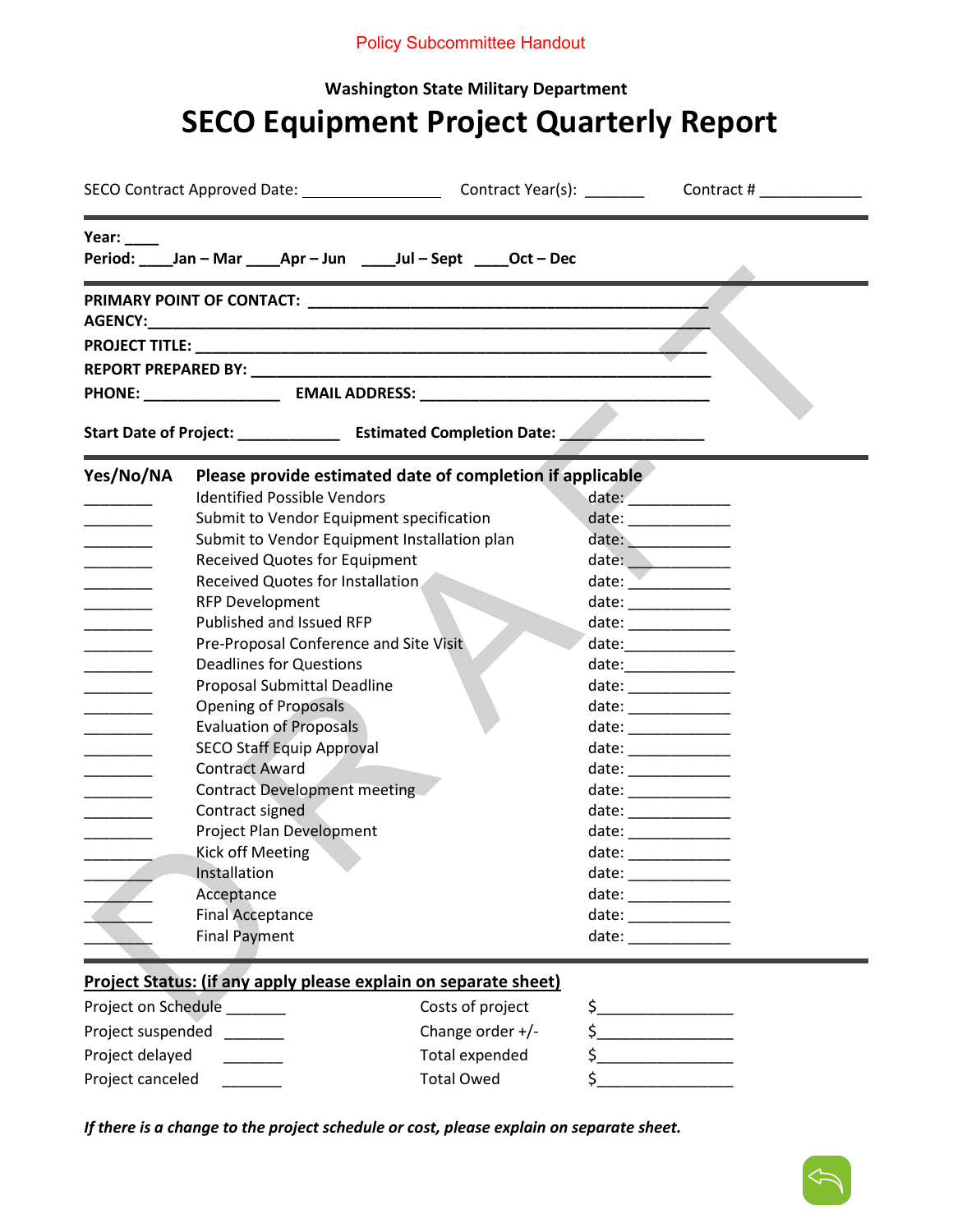# **Quarterly Progress Report 911 Federal Grant**

| <b>Reporting Period</b>                                            |                                     |
|--------------------------------------------------------------------|-------------------------------------|
| <b>Subrecipient</b>                                                |                                     |
| <b>Status of Project</b>                                           |                                     |
| <b>Accomplishments</b><br>this Past Quarter                        |                                     |
| <b>Total Project Costs Incurred to Date</b><br>(Federal and Local) | <b>Percentage of Work Completed</b> |
|                                                                    |                                     |
| <b>Anticipated Cost</b><br><b>Underruns or</b><br><b>Overruns</b>  |                                     |
| <b>Challenges or</b><br><b>Issues</b>                              |                                     |
| <b>Date of Report</b>                                              |                                     |
| <b>Contact Name,</b><br><b>Phone, Email</b>                        |                                     |



<span id="page-15-0"></span><sup>&</sup>lt;sup>i</sup> Contact **E911TechincalServices**@mil.wa.gov</u> for a copy of the current ESINet certification form.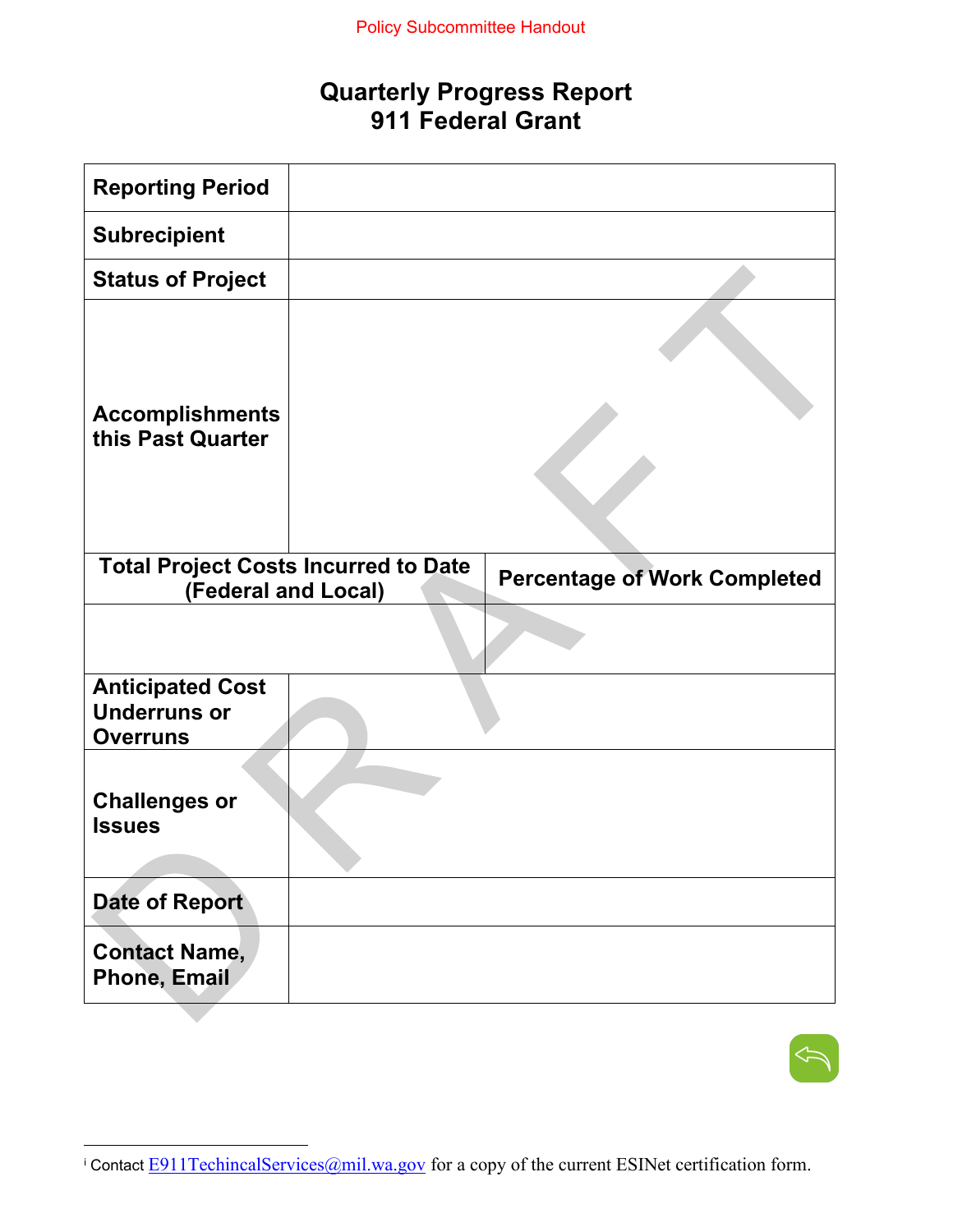# Policy Subcommittee Meeting 12/2/21

# Attendance

| Constituency                             | Primary               |   | Alternate           |              |  |  |  |
|------------------------------------------|-----------------------|---|---------------------|--------------|--|--|--|
| Chair                                    | <b>Richard Kirton</b> | x |                     |              |  |  |  |
| <b>King County</b>                       | Deb Flewelling        | v | Bryan Karol         | x            |  |  |  |
| Large Counties East                      | Kim Arredondo         | v | Erica McNamara      | x            |  |  |  |
| <b>Med Counties East</b>                 | D.T Donaldson         | v | Vacant              |              |  |  |  |
| <b>Small Counties East 1</b>             | Mike Worden           | v | <b>Tina Meir</b>    | X            |  |  |  |
| <b>Small Counties East 2</b>             | George Long           |   | Teri Sebree         | $\mathsf{v}$ |  |  |  |
| Large Counties West                      | Dave Fuller (VC)      | v | Keith Flewelling    |              |  |  |  |
| <b>Med Counties West</b>                 | Helen Rasmussen       |   | Deanna Wells        | $\mathsf{v}$ |  |  |  |
| <b>Small Counties West 1</b>             | Joannie Kuhlmeyer     | v | <b>Brenda Cantu</b> |              |  |  |  |
| <b>Small Counties West 2</b>             | Karl Hatton           | v | Jason Fritz         | x            |  |  |  |
| <b>Advisory Committee</b>                | JoAnn Boggs           |   | Tim Lenk            |              |  |  |  |
| <b>Advisory Committee RCW</b>            | Vanessa Barnes        | v | Vacant              |              |  |  |  |
| <b>SECO:</b> Teresa, Lisa, Andy          |                       |   |                     |              |  |  |  |
| <b>Guests: Cathy J-G, Dave H, Jami H</b> |                       |   |                     |              |  |  |  |

#### GIS Deliverables

Jason reported that the GIS subcommittee is still working on their deliverable proposal.

# Equipment Contract Policy

The group developed a final draft equipment contract/federal grant policy. (attached).

# 21-23 Biennium Equipment Contract Funding

The group began reviewing the Weighted Scoring Metric.

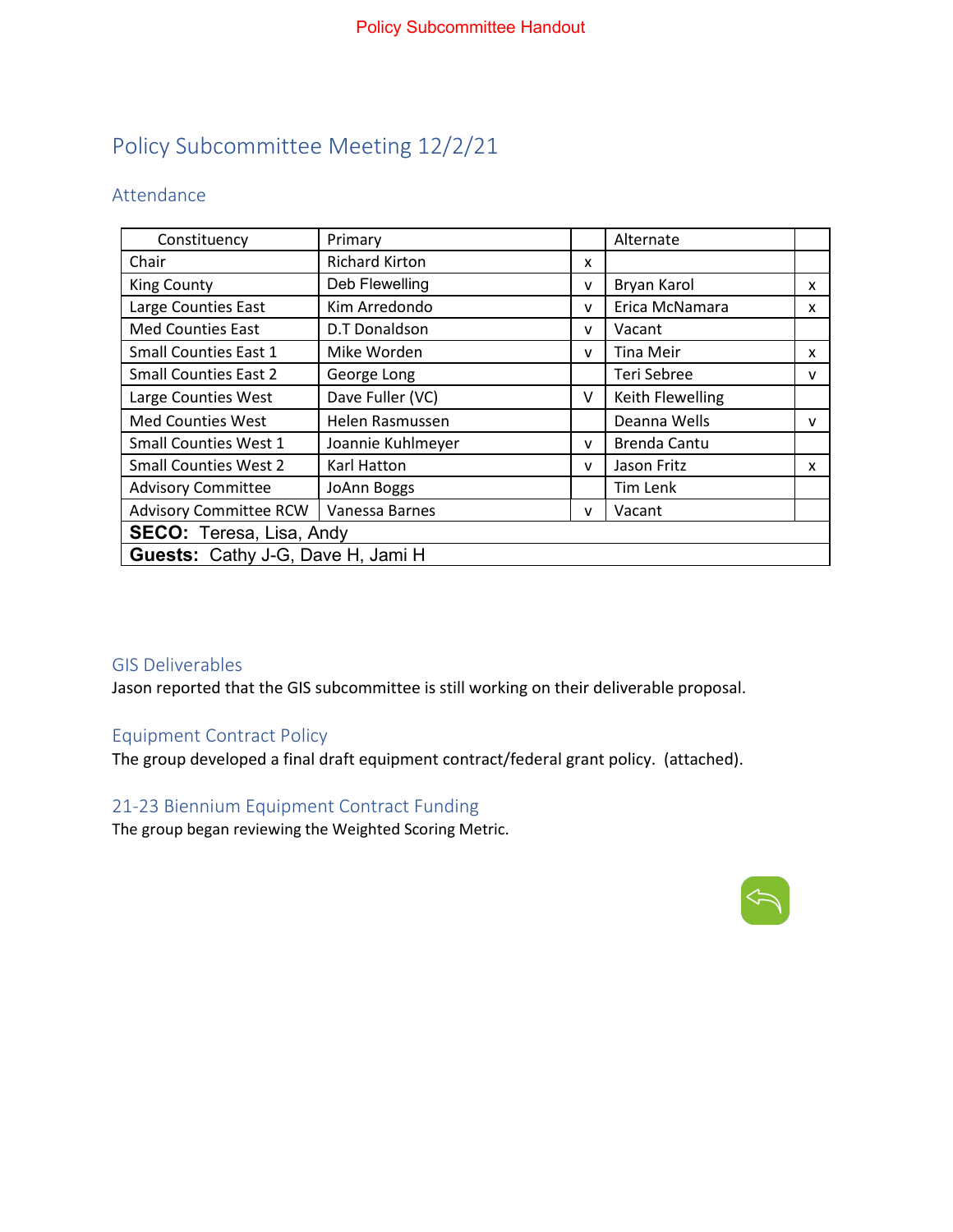# Policy Subcommittee Meeting 12/7/21

# Attendance

| Constituency                  | Primary               |   | Alternate           |   |  |  |  |
|-------------------------------|-----------------------|---|---------------------|---|--|--|--|
| Chair                         | <b>Richard Kirton</b> | x |                     |   |  |  |  |
| <b>King County</b>            | Deb Flewelling        | v | Bryan Karol         |   |  |  |  |
| Large Counties East           | Kim Arredondo         |   | Vacant              |   |  |  |  |
| <b>Med Counties East</b>      | D.T Donaldson         | v | Vacant              |   |  |  |  |
| Small Counties East 1         | Mike Worden           | v | Tina Meir           | x |  |  |  |
| <b>Small Counties East 2</b>  | George Long           | v | Teri Sebree         |   |  |  |  |
| Large Counties West           | Dave Fuller (VC)      |   | Keith Flewelling    |   |  |  |  |
| <b>Med Counties West</b>      | Helen Rasmussen       | v | Deanna Wells        | X |  |  |  |
| <b>Small Counties West 1</b>  | Joannie Kuhlmeyer     | v | <b>Brenda Cantu</b> |   |  |  |  |
| <b>Small Counties West 2</b>  | Karl Hatton           | v | Jason Fritz         | x |  |  |  |
| <b>Advisory Committee</b>     | JoAnn Boggs           | v | Tim Lenk            |   |  |  |  |
| <b>Advisory Committee RCW</b> | Vanessa Barnes        |   | Vacant              |   |  |  |  |
| <b>SECO: Teresa,</b>          |                       |   |                     |   |  |  |  |
| <b>Guests: Dave H.</b>        |                       |   |                     |   |  |  |  |

# 21-23 Biennium Equipment Contract Funding

The group finalized the funding matrix. Deb will clean up the draft and it will be circulated to the subcommittee and then to the AC and Coordinator's. Both will be presented at the December briefing and an AC vote will be requested in January.

#### ESINet Security

The group reviewed a proposed change to the ESINet security language that would require coordinators to submit their certifications annually by the  $1<sup>st</sup>$  of May. After discussion, the group affirmed our position that compliance with the ESINet security policy needs to be a contract pre-requisite and not a deliverable and as such certification needs to be submitted as part of the application process. Richard will discuss with Adam and we will go from there.

#### Deliverables

The group reviewed the draft deliverables. Pub Ed deliverable 3 needs to be updated. The Pub Ed Subcommittee is working on a proposed revision. Once it's ready the draft will be circulated to the policy members for an email vote.

The GIS deliverables are not ready to review. Once the GIS work group has a final proposal, we will convene a meeting to review.